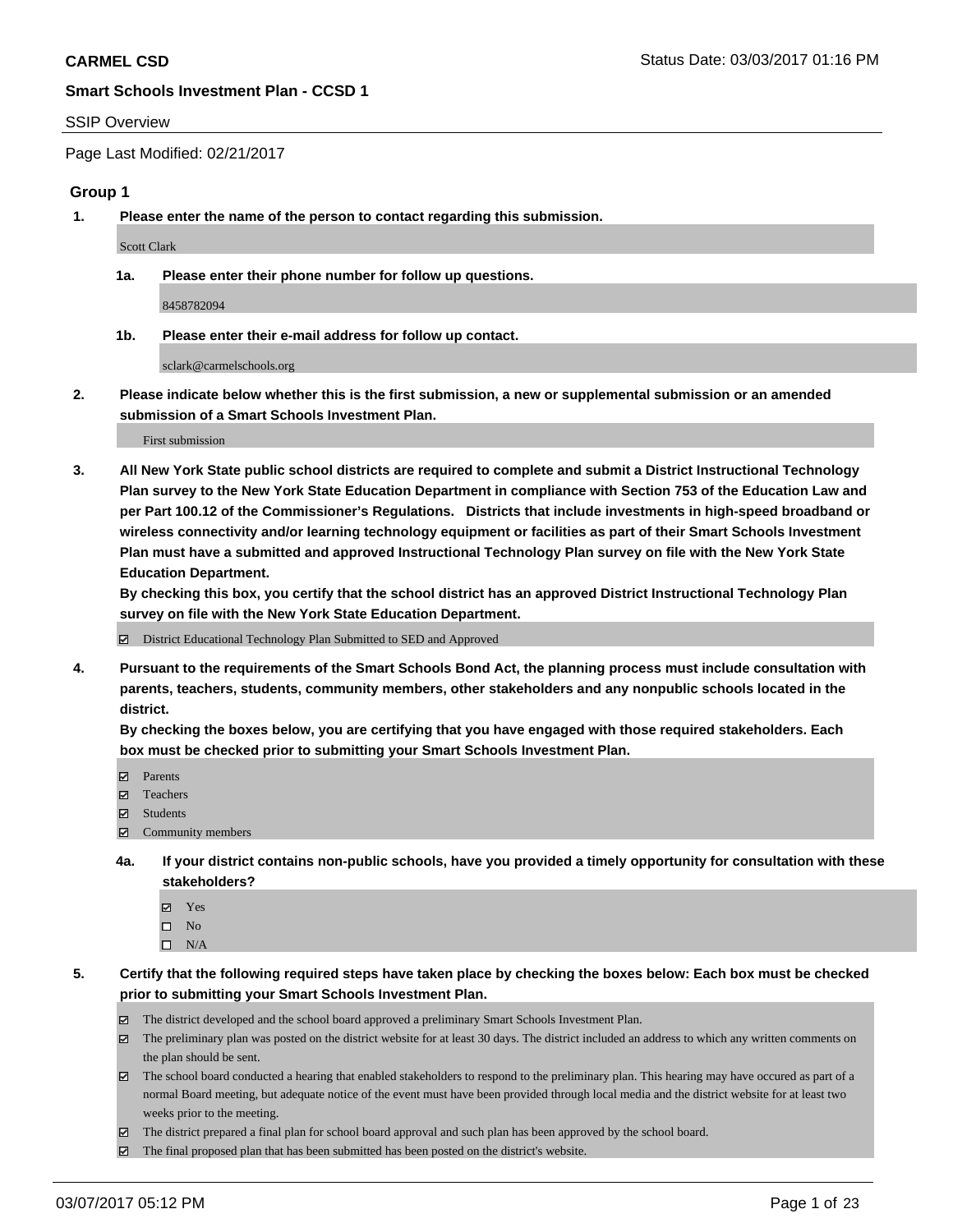## SSIP Overview

Page Last Modified: 02/21/2017

**5a. Please upload the proposed Smart Schools Investment Plan (SSIP) that was posted on the district's website, along with any supporting materials. Note that this should be different than your recently submitted Educational Technology Survey. The Final SSIP, as approved by the School Board, should also be posted on the website and remain there during the course of the projects contained therein.**

Carmel CSD Smart Schools Investment Plan 021816.pdf

**5b. Enter the webpage address where the final Smart Schools Investment Plan is posted. The Plan should remain posted for the life of the included projects.**

https://echalk-slate-prod.s3.amazonaws.com/private/groups/4138/resources/a2d2bdc0-0fb7-425c-ad8ab9acce15da32?AWSAccessKeyId=AKIAJSZKIBPXGFLSZTYQ&Expires=1803063059&response-contentdisposition=%3Bfilename%3D%22Smart%2520Schools%2520Investment%2520Plan%2520Carmel%2520CSD%2520022117%2520Update.pdf%22 &response-content-type=application%2Fpdf&Signature=yhZcJU6sAF2XMoANF%2F0YVWbbmC0%3D

**6. Please enter an estimate of the total number of students and staff that will benefit from this Smart Schools Investment Plan based on the cumulative projects submitted to date.**

5,000

**7. An LEA/School District may partner with one or more other LEA/School Districts to form a consortium to pool Smart Schools Bond Act funds for a project that meets all other Smart School Bond Act requirements. Each school district participating in the consortium will need to file an approved Smart Schools Investment Plan for the project and submit a signed Memorandum of Understanding that sets forth the details of the consortium including the roles of each respective district.**

 $\Box$  The district plans to participate in a consortium to partner with other school district(s) to implement a Smart Schools project.

**8. Please enter the name and 6-digit SED Code for each LEA/School District participating in the Consortium.**

| <b>Partner LEA/District</b> | ISED BEDS Code |
|-----------------------------|----------------|
| (No Response)               | (No Response)  |

**9. Please upload a signed Memorandum of Understanding with all of the participating Consortium partners.**

(No Response)

**10. Your district's Smart Schools Bond Act Allocation is:**

\$2,434,123

**11. Enter the budget sub-allocations by category that you are submitting for approval at this time. If you are not budgeting SSBA funds for a category, please enter 0 (zero.) If the value entered is \$0, you will not be required to complete that survey question.**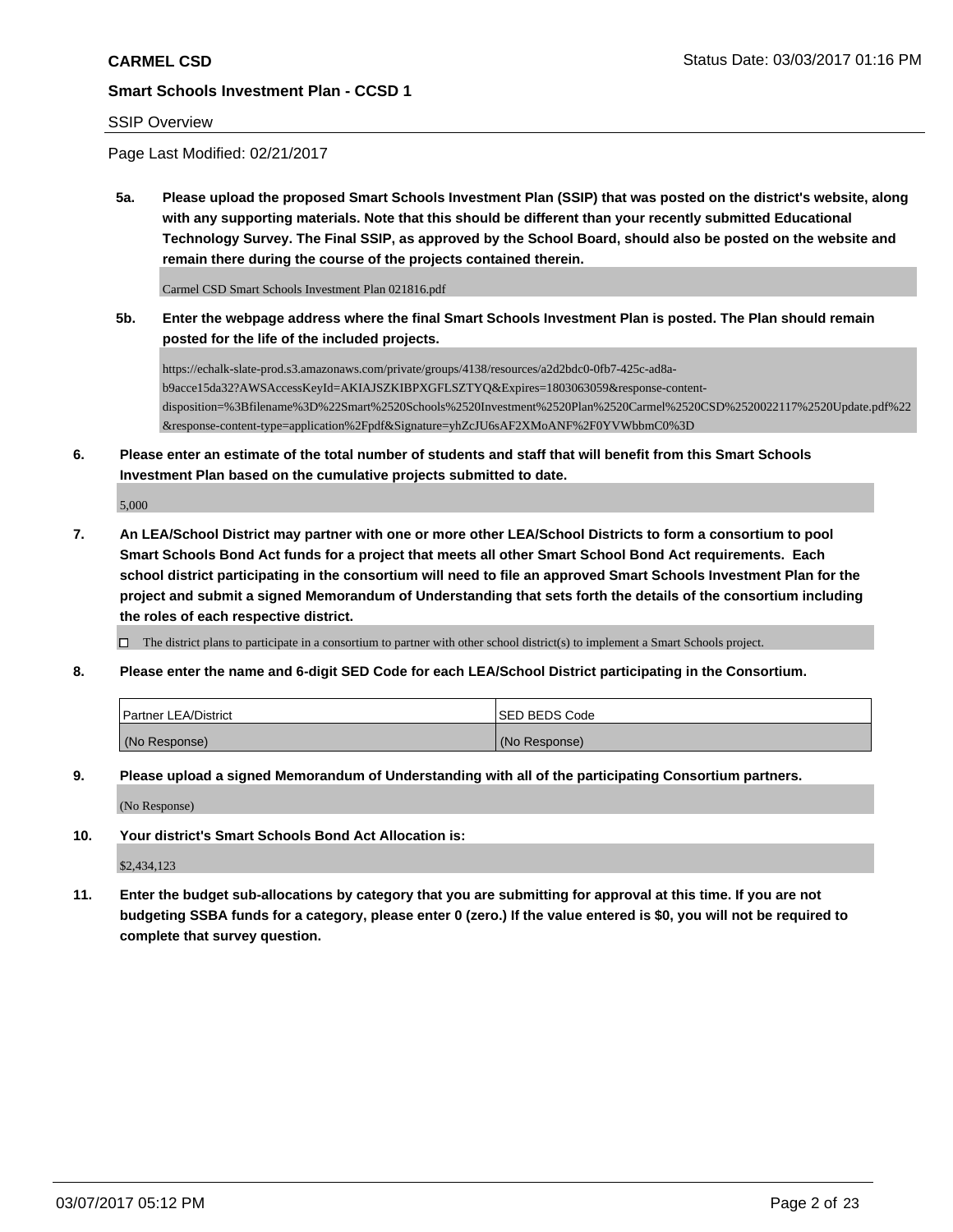# SSIP Overview

Page Last Modified: 02/21/2017

|                                       | Sub-           |
|---------------------------------------|----------------|
|                                       | Allocations    |
| <b>School Connectivity</b>            | $\mathbf 0$    |
| Connectivity Projects for Communities | $\overline{0}$ |
| <b>Classroom Technology</b>           | 921,394        |
| Pre-Kindergarten Classrooms           | $\overline{0}$ |
| Replace Transportable Classrooms      | $\Omega$       |
| High-Tech Security Features           | 384,795        |
| Totals:                               | 1,306,189      |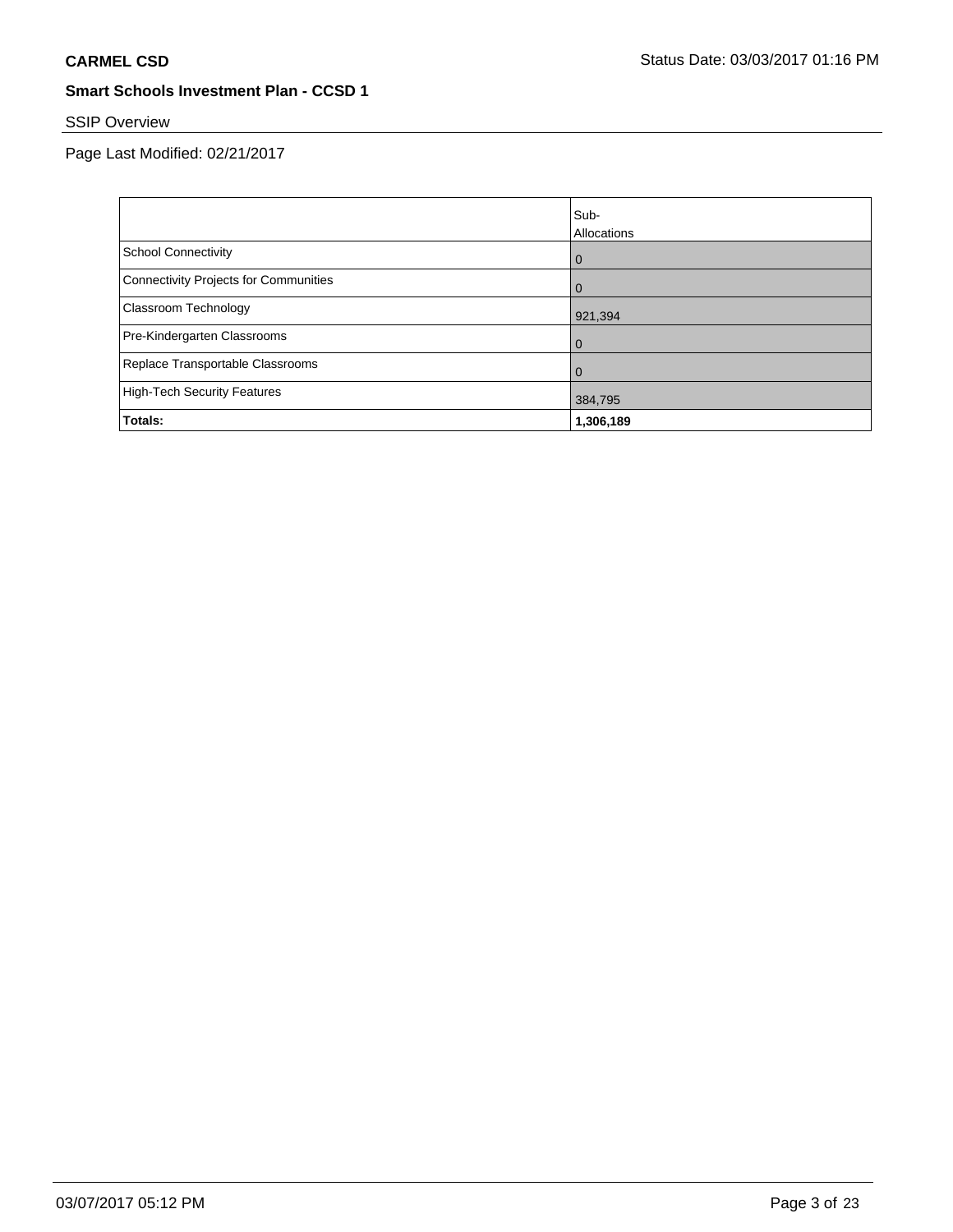### School Connectivity

Page Last Modified: 02/21/2017

### **Group 1**

- **1. In order for students and faculty to receive the maximum benefit from the technology made available under the Smart Schools Bond Act, their school buildings must possess sufficient connectivity infrastructure to ensure that devices can be used during the school day. Smart Schools Investment Plans must demonstrate that:**
	- **sufficient infrastructure that meets the Federal Communications Commission's 100 Mbps per 1,000 students standard currently exists in the buildings where new devices will be deployed, or**
	- **is a planned use of a portion of Smart Schools Bond Act funds, or**
	- **is under development through another funding source.**

**Smart Schools Bond Act funds used for technology infrastructure or classroom technology investments must increase the number of school buildings that meet or exceed the minimum speed standard of 100 Mbps per 1,000 students and staff within 12 months. This standard may be met on either a contracted 24/7 firm service or a "burstable" capability. If the standard is met under the burstable criteria, it must be:**

**1. Specifically codified in a service contract with a provider, and**

**2. Guaranteed to be available to all students and devices as needed, particularly during periods of high demand, such as computer-based testing (CBT) periods.**

**Please describe how your district already meets or is planning to meet this standard within 12 months of plan submission.**

(No Response)

- **1a. If a district believes that it will be impossible to meet this standard within 12 months, it may apply for a waiver of this requirement, as described on the Smart Schools website. The waiver must be filed and approved by SED prior to submitting this survey.**
	- By checking this box, you are certifying that the school district has an approved waiver of this requirement on file with the New York State Education Department.

### **2. Connectivity Speed Calculator (Required)**

|                         | l Number of<br><b>Students</b> | Multiply by<br>100 Kbps | Divide by 1000   Current Speed<br>to Convert to<br>Required<br>l Speed in Mb | in Mb            | Expected<br>Speed to be<br>Attained Within Required<br>12 Months | <b>Expected Date</b><br>When<br>Speed Will be<br><b>Met</b> |
|-------------------------|--------------------------------|-------------------------|------------------------------------------------------------------------------|------------------|------------------------------------------------------------------|-------------------------------------------------------------|
| <b>Calculated Speed</b> | (No<br>Response)               | (No Response)           | (No<br>Response)                                                             | (No<br>Response) | (No<br>Response)                                                 | l (No<br>Response)                                          |

## **3. Describe how you intend to use Smart Schools Bond Act funds for high-speed broadband and/or wireless connectivity projects in school buildings.**

(No Response)

**4. Describe the linkage between the district's District Instructional Technology Plan and the proposed projects. (There should be a link between your response to this question and your response to Question 1 in Part E. Curriculum and Instruction "What are the district's plans to use digital connectivity and technology to improve teaching and learning?)**

(No Response)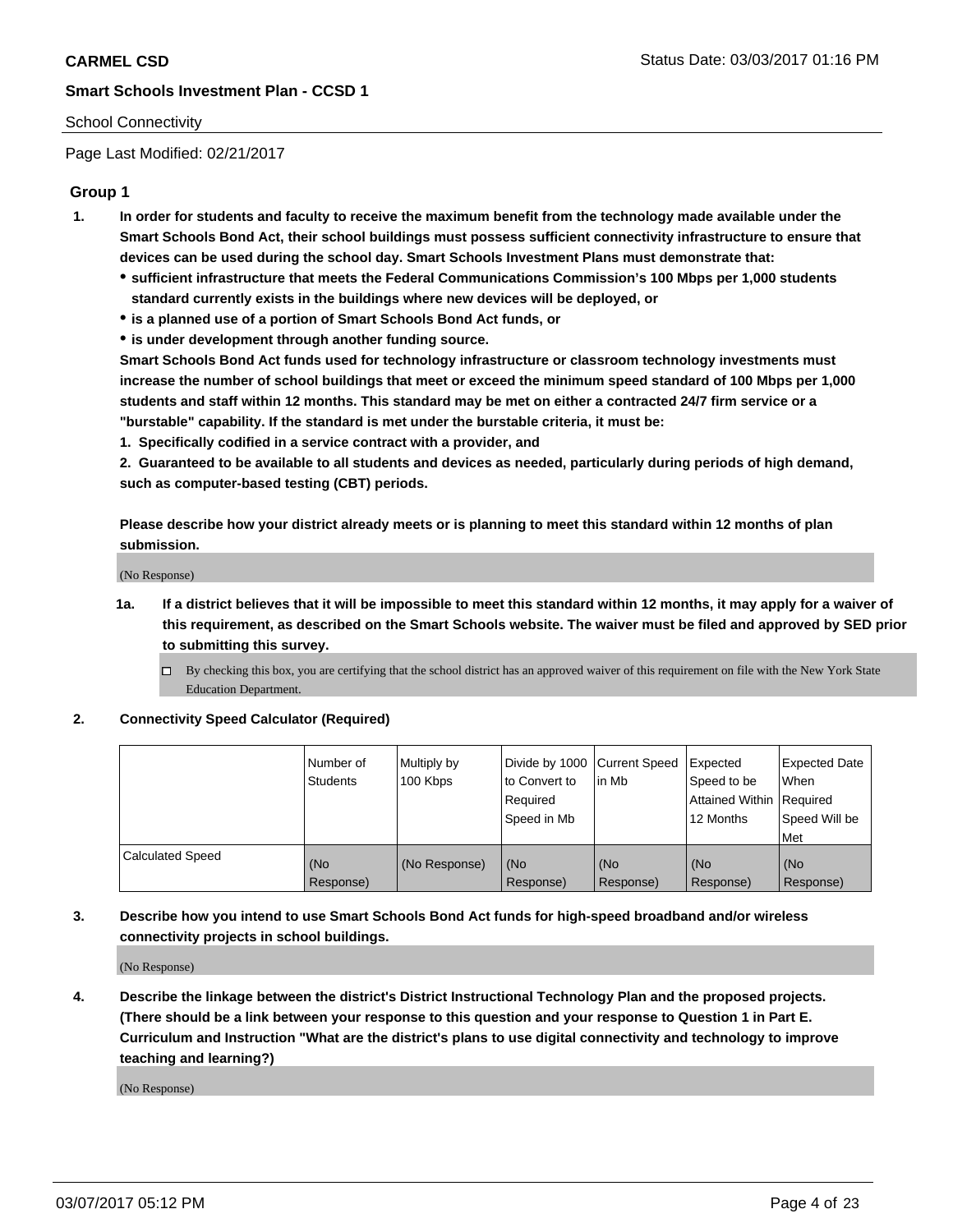### School Connectivity

Page Last Modified: 02/21/2017

**5. If the district wishes to have students and staff access the Internet from wireless devices within the school building, or in close proximity to it, it must first ensure that it has a robust Wi-Fi network in place that has sufficient bandwidth to meet user demand.**

**Please describe how you have quantified this demand and how you plan to meet this demand.**

(No Response)

**6. As indicated on Page 5 of the guidance, the Office of Facilities Planning will have to conduct a preliminary review of all capital projects, including connectivity projects.**

**Please indicate on a separate row each project number given to you by the Office of Facilities Planning.**

| Project Number |  |
|----------------|--|
|                |  |
| (No Response)  |  |

**7. Certain high-tech security and connectivity infrastructure projects may be eligible for an expedited review process as determined by the Office of Facilities Planning.**

**Was your project deemed eligible for streamlined review?**

(No Response)

**8. Include the name and license number of the architect or engineer of record.**

| Name          | License Number |
|---------------|----------------|
| (No Response) | (No Response)  |

**9. If you are submitting an allocation for School Connectivity complete this table.**

**Note that the calculated Total at the bottom of the table must equal the Total allocation for this category that you entered in the SSIP Overview overall budget.** 

|                                            | Sub-          |
|--------------------------------------------|---------------|
|                                            | Allocation    |
| Network/Access Costs                       | (No Response) |
| Outside Plant Costs                        | (No Response) |
| School Internal Connections and Components | (No Response) |
| <b>Professional Services</b>               | (No Response) |
| Testing                                    | (No Response) |
| <b>Other Upfront Costs</b>                 | (No Response) |
| <b>Other Costs</b>                         | (No Response) |
| Totals:                                    | 0             |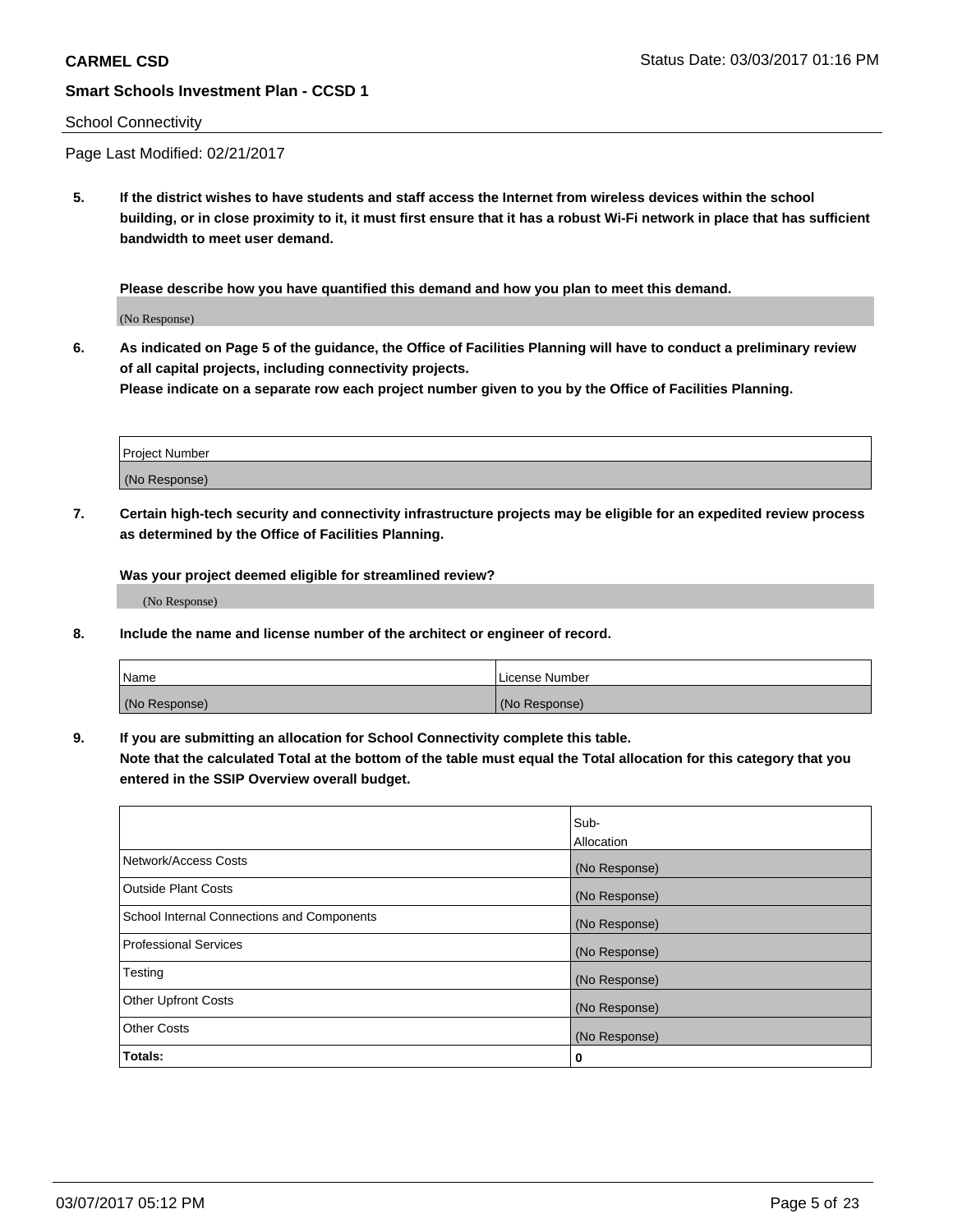### School Connectivity

Page Last Modified: 02/21/2017

**10. Please detail the type, quantity, per unit cost and total cost of the eligible items under each sub-category. This is especially important for any expenditures listed under the "Other" category. All expenditures must be eligible for tax-exempt financing to be reimbursed through the SSBA. Sufficient detail must be provided so that we can verify this is the case. If you have any questions, please contact us directly through smartschools@nysed.gov. NOTE: Wireless Access Points should be included in this category, not under Classroom Educational Technology, except those that will be loaned/purchased for nonpublic schools.**

| Select the allowable expenditure | Item to be purchased | Quantity      | Cost per Item | Total Cost    |
|----------------------------------|----------------------|---------------|---------------|---------------|
| type.                            |                      |               |               |               |
| Repeat to add another item under |                      |               |               |               |
| each type.                       |                      |               |               |               |
| (No Response)                    | (No Response)        | (No Response) | (No Response) | (No Response) |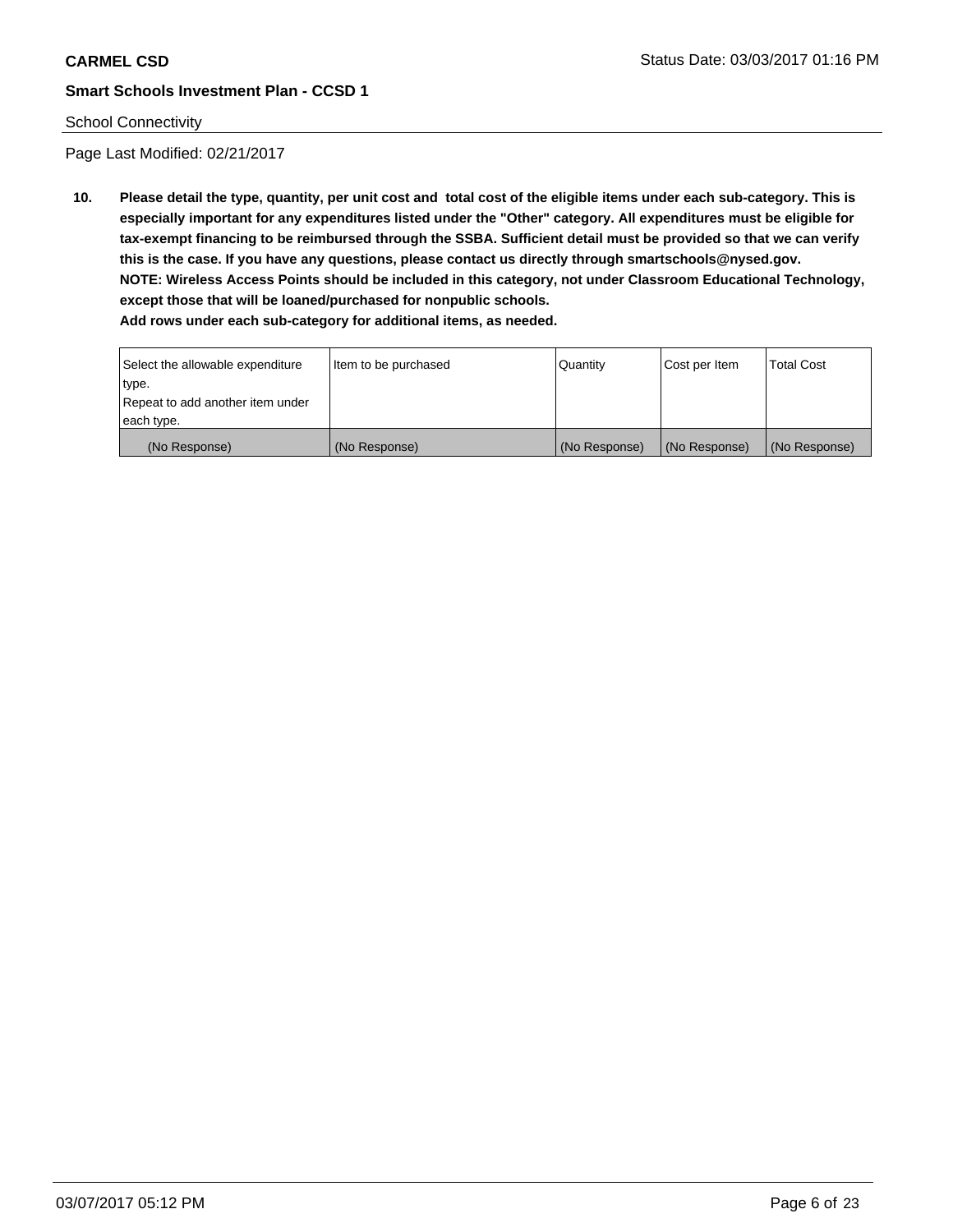Community Connectivity (Broadband and Wireless)

### **Group 1**

**1. Describe how you intend to use Smart Schools Bond Act funds for high-speed broadband and/or wireless connectivity projects in the community.**

(No Response)

**2. Please describe how the proposed project(s) will promote student achievement and increase student and/or staff access to the Internet in a manner that enhances student learning and/or instruction outside of the school day and/or school building.**

(No Response)

**3. Community connectivity projects must comply with all the necessary local building codes and regulations (building and related permits are not required prior to plan submission).**

 $\Box$  I certify that we will comply with all the necessary local building codes and regulations.

**4. Please describe the physical location of the proposed investment.**

(No Response)

**5. Please provide the initial list of partners participating in the Community Connectivity Broadband Project, along with their Federal Tax Identification (Employer Identification) number.**

| <b>Project Partners</b> | l Federal ID # |
|-------------------------|----------------|
| (No Response)           | (No Response)  |

**6. If you are submitting an allocation for Community Connectivity, complete this table. Note that the calculated Total at the bottom of the table must equal the Total allocation for this category that you entered in the SSIP Overview overall budget.**

|                                    | Sub-Allocation |
|------------------------------------|----------------|
| Network/Access Costs               | (No Response)  |
| Outside Plant Costs                | (No Response)  |
| <b>Tower Costs</b>                 | (No Response)  |
| <b>Customer Premises Equipment</b> | (No Response)  |
| Professional Services              | (No Response)  |
| Testing                            | (No Response)  |
| <b>Other Upfront Costs</b>         | (No Response)  |
| <b>Other Costs</b>                 | (No Response)  |
| Totals:                            | 0              |

**7. Please detail the type, quantity, per unit cost and total cost of the eligible items under each sub-category. This is especially important for any expenditures listed under the "Other" category. All expenditures must be capital-bond eligible to be reimbursed through the SSBA. If you have any questions, please contact us directly through smartschools@nysed.gov.**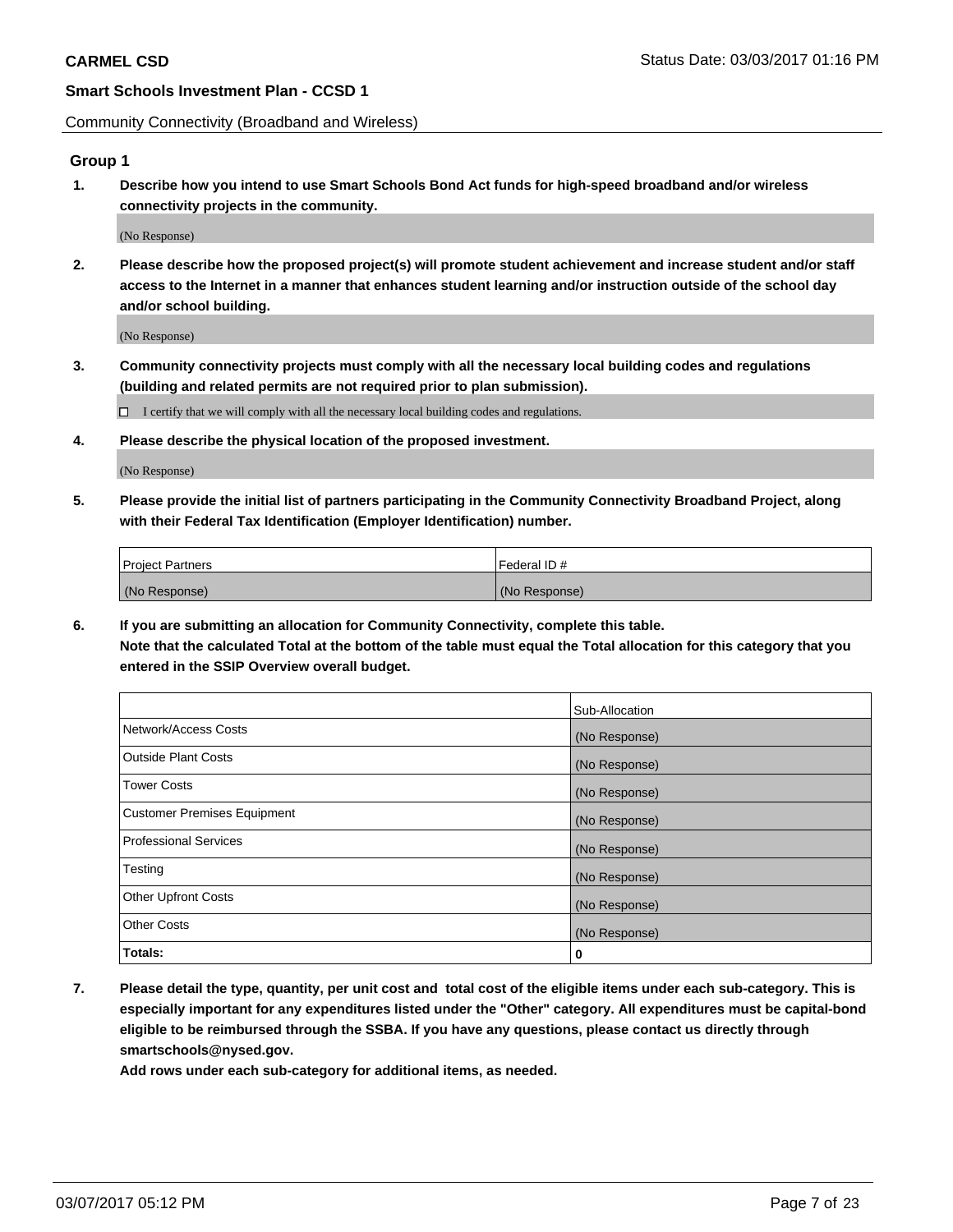Community Connectivity (Broadband and Wireless)

| Select the allowable expenditure<br>type. | Item to be purchased | Quantity      | Cost per Item | <b>Total Cost</b> |
|-------------------------------------------|----------------------|---------------|---------------|-------------------|
| Repeat to add another item under          |                      |               |               |                   |
| each type.                                |                      |               |               |                   |
| (No Response)                             | (No Response)        | (No Response) | (No Response) | (No Response)     |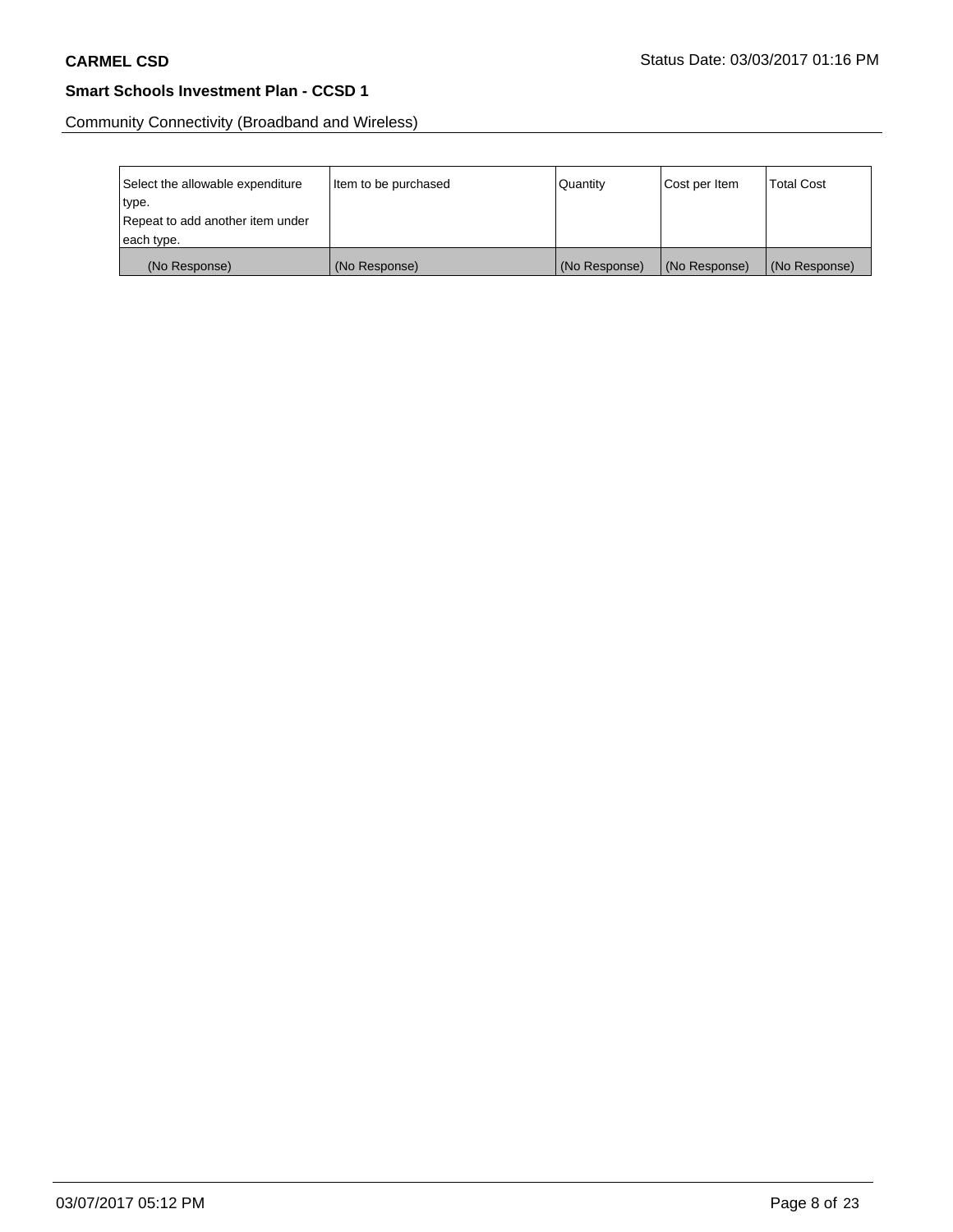### Classroom Learning Technology

Page Last Modified: 02/28/2017

### **Questions**

**1. In order for students and faculty to receive the maximum benefit from the technology made available under the Smart Schools Bond Act, their school buildings must possess sufficient connectivity infrastructure to ensure that devices can be used during the school day. Smart Schools Investment Plans must demonstrate that sufficient infrastructure that meets the Federal Communications Commission's 100 Mbps per 1,000 students standard currently exists in the buildings where new devices will be deployed, or is a planned use of a portion of Smart Schools Bond Act funds, or is under development through another funding source.**

**Smart Schools Bond Act funds used for technology infrastructure or classroom technology investments must increase the number of school buildings that meet or exceed the minimum speed standard of 100 Mbps per 1,000 students and staff within 12 months. This standard may be met on either a contracted 24/7 firm service or a "burstable" capability. If the standard is met under the burstable criteria, it must be:**

**1. Specifically codified in a service contract with a provider, and**

**2. Guaranteed to be available to all students and devices as needed, particularly during periods of high demand, such as computer-based testing (CBT) periods.**

**Please describe how your district already meets or is planning to meet this standard within 12 months of plan submission.**

As established by the Smart Schools Bond Act Guidance a precondition to utilizing the SSBA funds requires that the District must ensure adequate Internet bandwidth to further expand wireless connectivity for classrooms and additional technology devices for classrooms. The minimum adequate Internet bandwidth is 100Mbps per 1,000 students to support the inclusion of additional learning technology devices for the classroom. Carmel CSD has a managed fiber system between buildings in our school district's private network which provides capabilities of up to 10 Gigabit of interconnectivity. However, our connectivity within school buildings is running at 10/100/1000 Mbps. Our district using local budget funding is currently completing upgrades to our individual school building infrastructure from 10/100/1000Mbps to 10 Gbps interconnectivity between wiring closets. For the 2016-17 School Year, we have contracted with our ISP Light Tower for a total of 500 Mbps of bandwidth in order to meet and exceed the required connectivity of 100 Mbps per 1,000 students.

- **1a. If a district believes that it will be impossible to meet this standard within 12 months, it may apply for a waiver of this requirement, as described on the Smart Schools website. The waiver must be filed and approved by SED prior to submitting this survey.**
	- $\Box$  By checking this box, you are certifying that the school district has an approved waiver of this requirement on file with the New York State Education Department.

### **2. Connectivity Speed Calculator (Required)**

|                  | I Number of<br><b>Students</b> | Multiply by<br>100 Kbps | Divide by 1000 Current Speed<br>to Convert to<br>Required<br>Speed in Mb | lin Mb | Expected<br>Speed to be<br>Attained Within Required<br>12 Months | <b>Expected Date</b><br>When<br>Speed Will be<br>l Met |
|------------------|--------------------------------|-------------------------|--------------------------------------------------------------------------|--------|------------------------------------------------------------------|--------------------------------------------------------|
| Calculated Speed | 4.233                          | 423,300                 | 423                                                                      | 500    | 500                                                              | current                                                |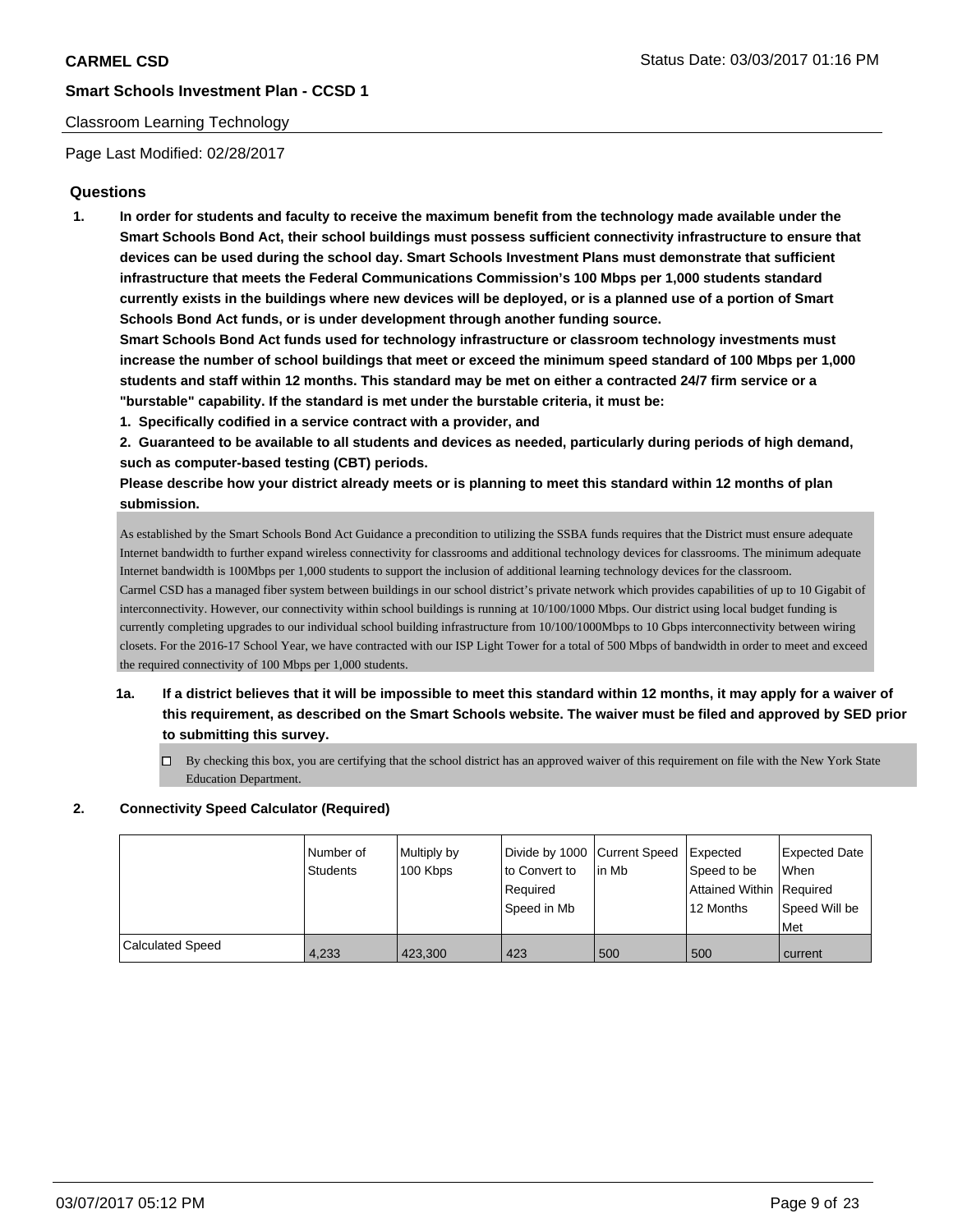### Classroom Learning Technology

Page Last Modified: 02/28/2017

**3. If the district wishes to have students and staff access the Internet from wireless devices within the school building, or in close proximity to it, it must first ensure that it has a robust Wi-Fi network in place that has sufficient bandwidth to meet user demand.**

**Please describe how you have quantified this demand and how you plan to meet this demand.**

Carmel CSD has already a managed fiber system that provides a robust connectivity between buildings in our school district's private network which the connectivity capabilities go up to 10 Gigabit of interconnectivity. Furthermore, our connectivity within school buildings is running at 10/100/1000 Mbps. Our district has provisioned local budget funds to complete all upgrades to our individual school building infrastructure from 10/100/1000Mbps to 10 Gbps interconnectivity between wiring closets.

Carmel CSD Technology Department currently uses the program CACTI and Firewall Reports to monitor our bandwidth usage and needs. We expect

to have more than sufficient connectivity infrastructure and bandwidth to support additional instructional devices.

**4. All New York State public school districts are required to complete and submit an Instructional Technology Plan survey to the New York State Education Department in compliance with Section 753 of the Education Law and per Part 100.12 of the Commissioner's Regulations.**

**Districts that include educational technology purchases as part of their Smart Schools Investment Plan must have a submitted and approved Instructional Technology Plan survey on file with the New York State Education Department.**

By checking this box, you are certifying that the school district has an approved Instructional Technology Plan survey on file with the New York State Education Department.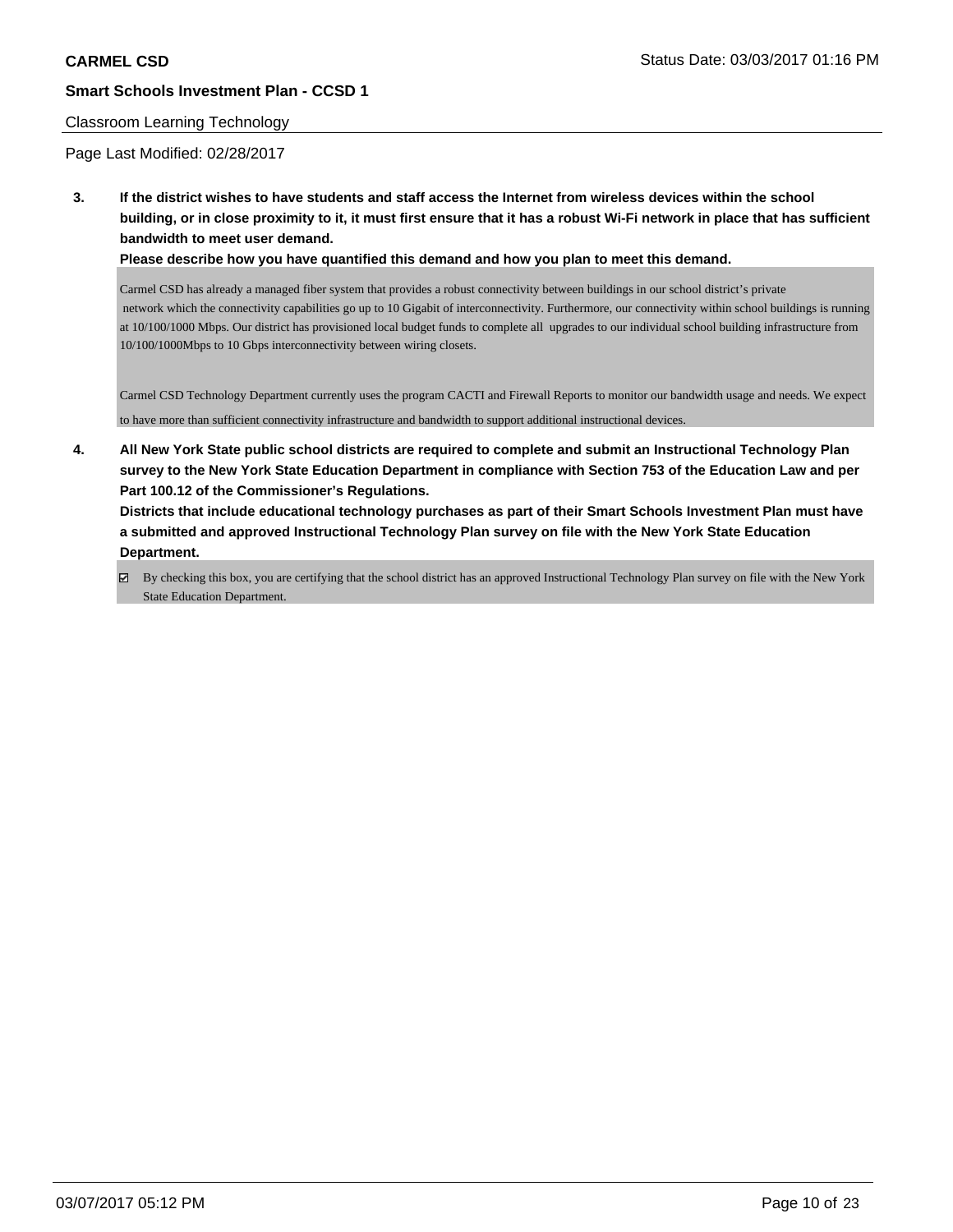### Classroom Learning Technology

Page Last Modified: 02/28/2017

**5. Describe the devices you intend to purchase and their compatibility with existing or planned platforms or systems. Specifically address the adequacy of each facility's electrical, HVAC and other infrastructure necessary to install and support the operation of the planned technology.**

The Carmel's School District Technology Plan approved by NYSED outlined the need for providing learning opportunities for students via online collaboration, more professional development for teachers and using online spaces for teaching and learning. The district is planning an instructional technology investment via the SSBA funding that will support these goals. The District has adopted Office 365 as the platform for delivering online content and environment for collaboration. All connected devices to be acquired will be capable of connecting to the high-speed internet available and the delivery of rich content in and out of school via online learning and distance learning. The Interactive Whiteboards, Desktop Computers, Laptops, computer servers, Projectors, Charging Carts, Battery Back-up (UPS Tripp Lite) editing computer (Dell Precision Workstation T3620) 30-Watt Laser Engraver, Fume extractors for STEAM Classroom Lab, and vinyl cutters to support the instructional technology tools in the classroom as a whole instructional technology investment that will integrate seamlessly with Office 365 as the platform for instruction, our electrical and allied facilities are ready for the addition of these instructional devices and tools.

| <b>Computer Desktops</b>         | Desktop Computers for Instructional Devices to support delivery of rich<br>content.                                                                                                                       |
|----------------------------------|-----------------------------------------------------------------------------------------------------------------------------------------------------------------------------------------------------------|
| Interactive Whiteboards          | Interactive Whiteboards provide with a vehicle to provide engaging<br>instructional content and motivate students with rich content from<br>multiple sources                                              |
| Computer Servers                 | Technology to support the instruction facilitating the routing and storage<br>of content materials, flow of connectivity and content from the web to<br>support rich-content instruction in the classroom |
| <b>Laptop Computers</b>          | Mobile Instructional Devices to support delivery of rich content and<br>anytime, anywhere learning.                                                                                                       |
| <b>Bedford Charging Carts</b>    | Charging Carts for instructional devices                                                                                                                                                                  |
| <b>Epson Projectors</b>          | Projection units to support instructional as display devices                                                                                                                                              |
| <b>Dell Projectors</b>           | Projection units to support instructional as display devices                                                                                                                                              |
| <b>UPS</b> Tripp lite            | Back-up batteries for devices or appliances                                                                                                                                                               |
| Dell Precision Workstation T3620 | High-End Computing device for advanced editing STEAM education                                                                                                                                            |
| Epilog Zing Laser Engraver       | 30-Watt laser engraver for STEAM Classroom Lab                                                                                                                                                            |
| <b>BOFA AD Fume extractors</b>   | Fume extractor for STEAM Classroom Lab                                                                                                                                                                    |
| Roland 36" Pro Vinyl Cutter      | Engineering grade vinyl cutter for STEAM Classroom Lab                                                                                                                                                    |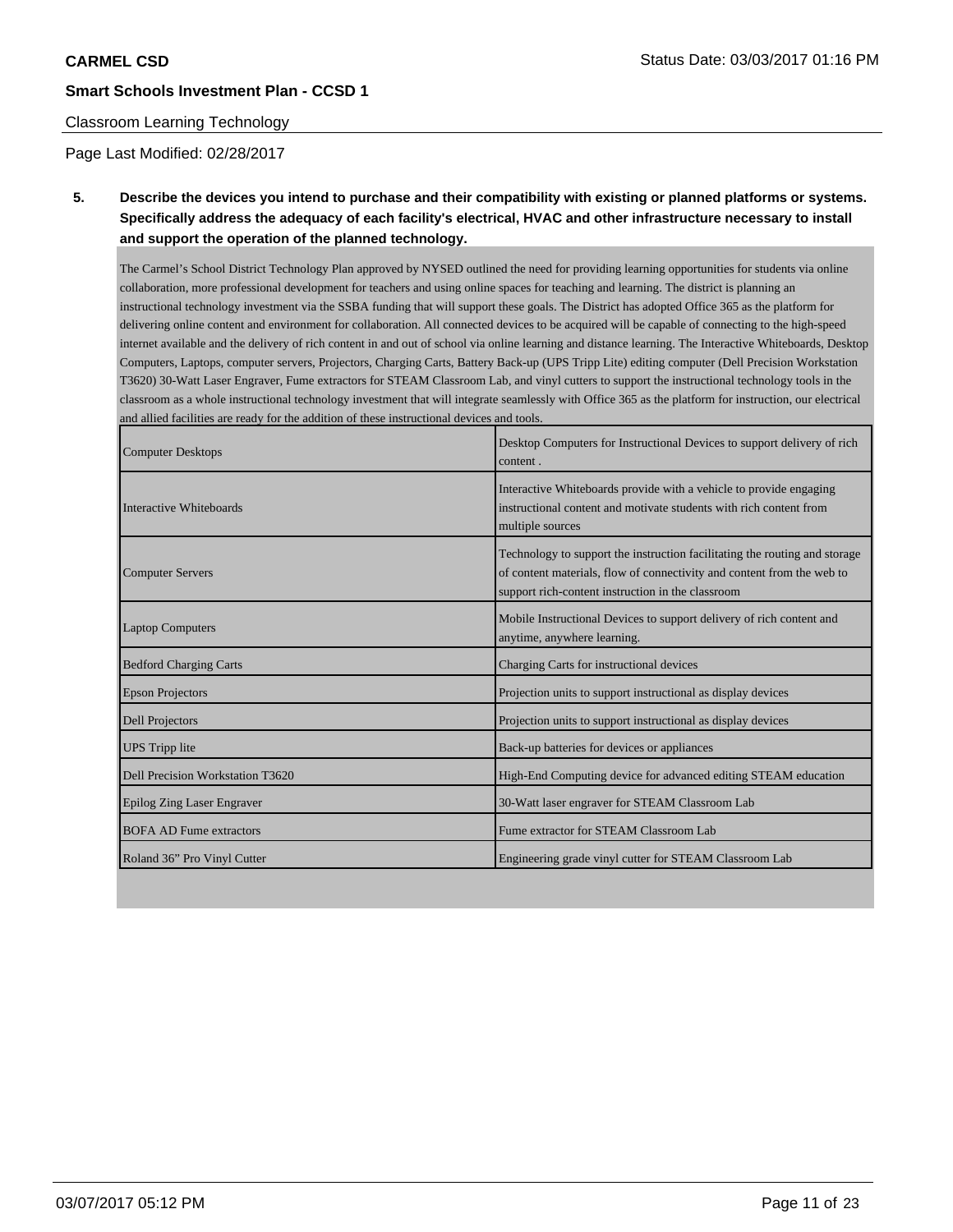### Classroom Learning Technology

Page Last Modified: 02/28/2017

- **6. Describe how the proposed technology purchases will:**
	- **> enhance differentiated instruction;**
	- **> expand student learning inside and outside the classroom;**
	- **> benefit students with disabilities and English language learners; and**
	- **> contribute to the reduction of other learning gaps that have been identified within the district.**

**The expectation is that districts will place a priority on addressing the needs of students who struggle to succeed in a rigorous curriculum. Responses in this section should specifically address this concern and align with the district's Instructional Technology Plan (in particular Question 2 of E. Curriculum and Instruction: "Does the district's instructional technology plan address the needs of students with disabilities to ensure equitable access to instruction, materials and assessments?" and Question 3 of the same section: "Does the district's instructional technology plan address the provision of assistive technology specifically for students with disabilities to ensure access to and participation in the general curriculum?"**

The Carmel District's Instructional Technology Plan approved by NYSED outlines opportunities for more online collaboration, more professional development for teachers and the use of online spaces.

In compliance with Federal and State Regulations, our school district provides instructional technology devices and support to all students with IEPs as well as accommodations to ensure they participate in the learning process. We are committed to addressing the needs of students with disabilities and ensure equitable access to all instructional and assessment materials. For example, If a student has technology support need or an assistive technology device listed in their IEP or 504 plan, the district make accommodations as a priority for instructional and compliance purposes.

### **Enhancing Differentiated Instruction**

The Carmel Central School District Instructional Technology Plan as approved by NYSED outlines opportunities for more online collaboration, more professional development for teachers and the use of online spaces for teachers and student facilitating learning through the use of rich media content when teaching and learning. The Carmel CSD believes in differentiated instruction and has set a curriculum framework for effective teaching that involves providing all of our students with different avenues to learn in terms of acquiring content; processing, constructing, making sense of ideas; teachers develop teaching materials and assessment tools to measure progress in a holistic approach for all students within a classroom so they can learn effectively, regardless of differences in ability.

Our students vary in culture, language, gender, motivation, ability/disability, personal interests and more, and teachers must be aware of these varieties as they plan their curriculum and lesson plans. By considering varied learning needs, our teachers can develop personalized instruction so that all children in the classroom can learn effectively integrating the use of desktop computers and laptops to the instructional delivery in the classroom.

#### **Expanding Student Learning inside and Outside the Classroom**

Research has proven that a consistent set of strategies to expand learning time via specific programs can effectively improve a wide range of educational outcomes. These programs may also provide particular benefit to low-income, low-performing, ethnic minority or otherwise disadvantaged students. Our efforts to lengthen the school day or year via access anywhere and anytime to digital educational content via laptop computers and instructional mobile devices will help raise academic achievement while providing out-of-school-time opportunities to boost learning via homework completion, project-based learning, etc. In addition, our school district makes every effort to provide with technology resources, curriculum and professional development to support these efforts. With the SSBA funding opportunity, the district will also provide more devices as we move toward a closer 1-1 environment, ensuring quality high-speed internet access and rich content available in and out of school as well. **Instructional Technology Investments and Students with Disabilities and English Learners**

In compliance with Federal and State Regulations, our school district provides instructional technology devices and support to students with IEPs as well as accommodations to ensure they participate in the learning process. We are committed to addressing the needs of students with disabilities and ensure equitable access to all instructional and assessment materials. For example, if a student has technology support need or an assistive technology device listed in their IEP or 504 plan, the district makes accommodations as a priority for instructional and compliance purposes. Equal attention is provided to English Learners as part of our efforts to provide with tools and access to digital learning to **all students** of the Carmel Central School District.

#### **Reduction/Elimination of Learning Gaps**

The Carmel Central School District understands the need to reduce and or eliminate any learning gaps for our students. We believe that a presence of an achievement gap creates also an opportunity by allowing us to address in advance learning needs and academic progress for the student from a holistic approach that provides with the technology tools and access to digital learning materials. Our student promotion policies grade by grade support this goal. Our School Report Card demonstrates these efforts through the years and the evidence of the work of our educators and students meeting the NYSED learning standards and achieving academic excellence.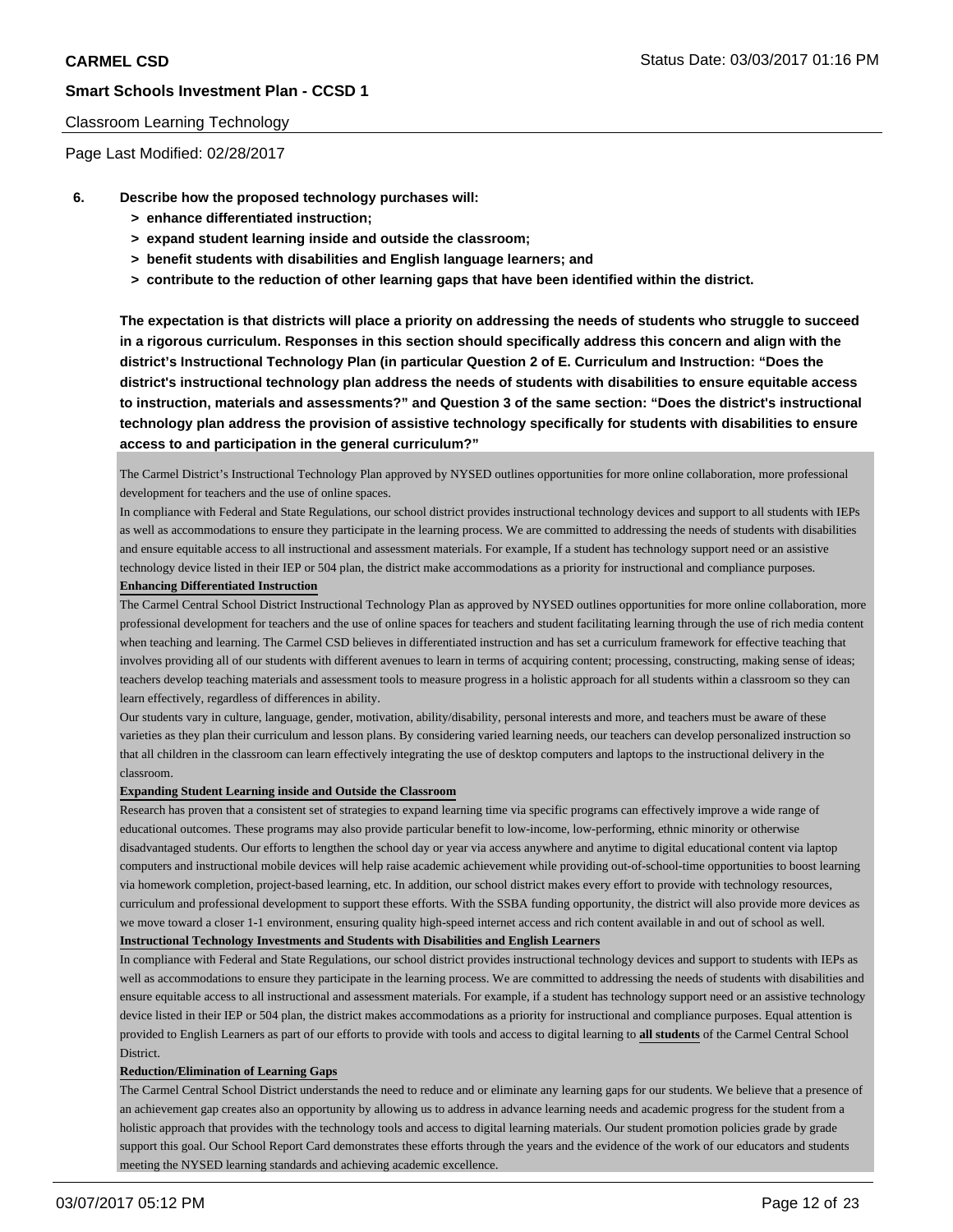### Classroom Learning Technology

Page Last Modified: 02/28/2017

**7. Where appropriate, describe how the proposed technology purchases will enhance ongoing communication with parents and other stakeholders and help the district facilitate technology-based regional partnerships, including distance learning and other efforts.**

Office 365 for Schools is the instructional technology platforms adopted by Carmel CSD. The addition of desktop computers, laptops, and tablets will provide with additional opportunities for our students, teachers and community to teach and learn. Teachers will be able to communicate with parents and invite them to participate in the learning process via distance learning and online collaboration tools. The SSBA funding will provide for increased opportunities for the district to engage with the school community and develop partnerships for distance learning and other communication and learning share opportunities.

**8. Describe the district's plan to provide professional development to ensure that administrators, teachers and staff can employ the technology purchased to enhance instruction successfully.**

**Note: This response should be aligned and expanded upon in accordance with your district's response to Question 1 of F. Professional Development of your Instructional Technology Plan: "Please provide a summary of professional development offered to teachers and staff, for the time period covered by this plan, to support technology to enhance teaching and learning. Please include topics, audience and method of delivery within your summary."**

The implementation of any new hardware must coincide with a comprehensive professional development plan that meets the needs of all district employees: administrators, teachers, and support staff. The goal shared by each of these groups is identical: the effective utilization of the tools that empower individuals to be most productive and efficient in performing their work. Each group has quite different needs in terms of what tools they need to employ and master, and how they use the tools to advance and transform our system.

The CCSD administered the Clarity Survey for each of the past two years to assist in determining the professional development needs of our professional staff (administrators, teachers, teaching assistants). In addition to the needs identified through the survey, the CCSD is a member of Model Schools through the LHRIC and this year has identified a cohort of 9 Carmel High School Teachers to participate in the LHRIC's Model Schools Cohort Plus program. We are offering Microsoft Office 365 training to all of our teaching, administrative and clerical staff throughout the year on Superintendent Conference days.

The PD planning committee in concert with the technology committee will monitor and survey staff on continued and emerging needs for professional development as well as working with the district on emerging technology being explored for possible implementation within the district.

| <b>PD</b> Topic                                                                                                                               | Audience      | Method of Delivery                                                                              |
|-----------------------------------------------------------------------------------------------------------------------------------------------|---------------|-------------------------------------------------------------------------------------------------|
| <b>Office 365 Tools for Educators</b>                                                                                                         | Teachers k-12 | Online and Workshops                                                                            |
| Using Online tools for engaging in the<br><b>classroom</b>                                                                                    | Teachers k-12 | Provide with multiple avenues to deliver rich<br>content and instruction Online                 |
| <b>Establish mechanism to share and collaborate</b><br>online via blogs and other tools to nurture a<br>Professional Learning Community (PLC) | Teachers k-12 | Online Blogs and other tools for creation of an<br>engaged Professional Learning Comunity (PLC) |

## **9. Districts must contact the SUNY/CUNY teacher preparation program that supplies the largest number of the district's new teachers to request advice on innovative uses and best practices at the intersection of pedagogy and educational technology.**

 $\boxtimes$  By checking this box, you certify that you have contacted the SUNY/CUNY teacher preparation program that supplies the largest number of your new teachers to request advice on these issues.

### **9a. Please enter the name of the SUNY or CUNY Institution that you contacted.**

SUNY NEW PALTZ

**9b. Enter the primary Institution phone number.**

8452577869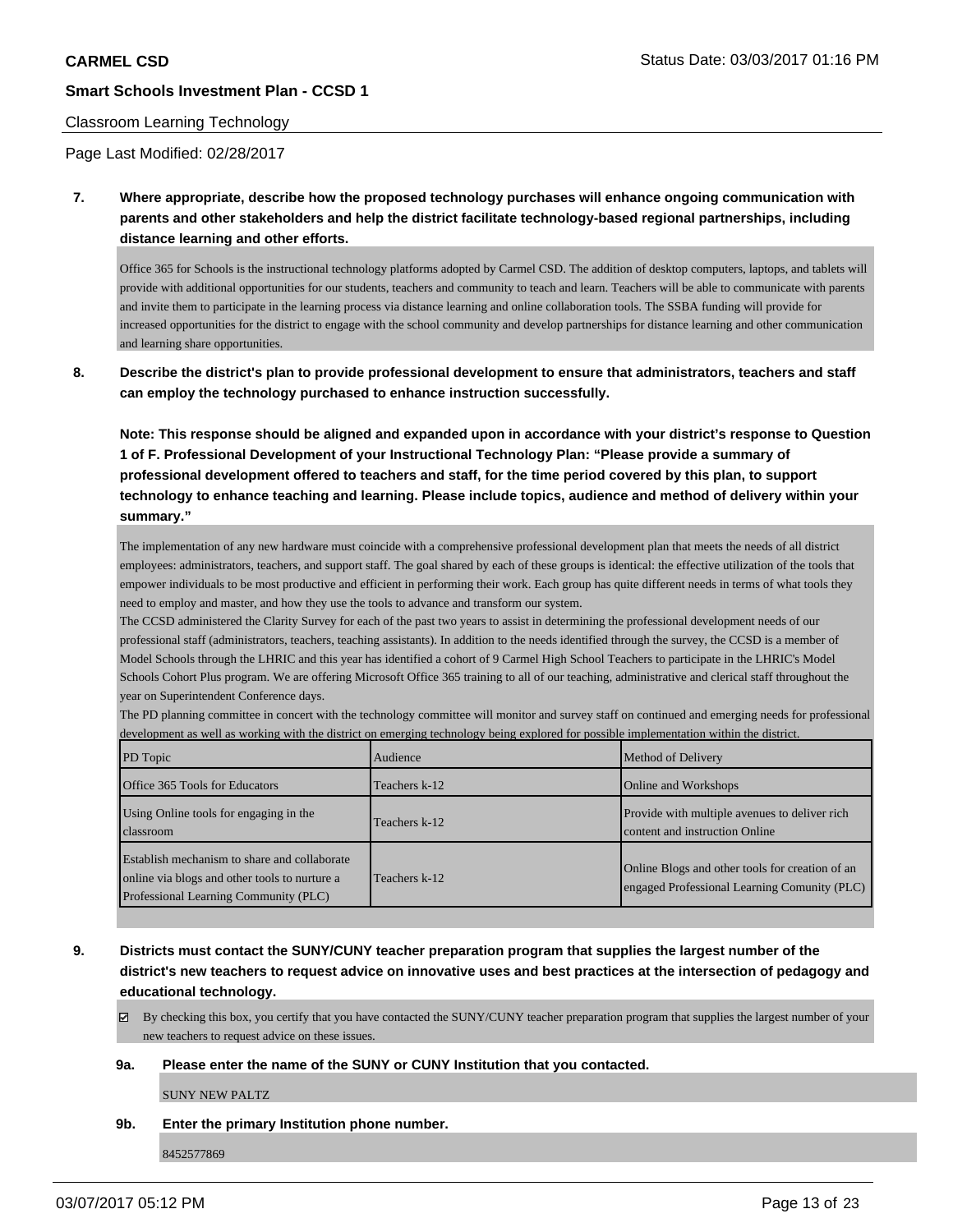### Classroom Learning Technology

Page Last Modified: 02/28/2017

**9c. Enter the name of the contact person with whom you consulted and/or will be collaborating with on innovative uses of technology and best practices.**

MICHAEL ROSENBERG

**10. A district whose Smart Schools Investment Plan proposes the purchase of technology devices and other hardware must account for nonpublic schools in the district.**

### **Are there nonpublic schools within your school district?**

Yes

 $\square$  No

**10a. Describe your plan to loan purchased hardware to nonpublic schools within your district. The plan should use your district's nonpublic per-student loan amount calculated below, within the framework of the guidance. Please enter the date by which nonpublic schools must request classroom technology items. Also, specify in your response the devices that the nonpublic schools have requested, as well as in the in the Budget and the Expenditure Table at the end of the page.**

We have two nonpublic schools within the Carmel Central School District. The first is St. James School that had 188 students in the 2014 – 2015 school year. The second is The Mission Church Academy which had 11 students in the 2014 – 2015 school year. The two schools met with district administrators and agreed to the purchase of computers for the purpose of their allocation. With the exception of an additional single server for St. James. Once a year during the summer we will use simplified application and a physical check to indicate the number of devices to the loaned and inventory control information for each device.

The process to apply for the sharing allocation of devices will consider a window of 15 days beginning on September 15 to 30 of each school year. We will provide a request form identifying the devices and basic information on the location and instructional use. Every year School District will monitor and verify inventory control of the devices on loan to the Non-Public Schools provide by the Smart Schools Bond Act funding opportunity.

**10b. A final Smart Schools Investment Plan cannot be approved until school authorities have adopted regulations specifying the date by which requests from nonpublic schools for the purchase and loan of Smart Schools Bond Act classroom technology must be received by the district.**

 $\boxtimes$  By checking this box, you certify that you have such a plan and associated regulations in place that have been made public.

### **11. Nonpublic Classroom Technology Loan Calculator**

**The Smart Schools Bond Act provides that any Classroom Learning Technology purchases made using Smart Schools funds shall be lent, upon request, to nonpublic schools in the district. However, no school district shall be required to loan technology in amounts greater than the total obtained and spent on technology pursuant to the Smart Schools Bond Act and the value of such loan may not exceed the total of \$250 multiplied by the nonpublic school enrollment in the base year at the time of enactment.**

**See:**

**http://www.p12.nysed.gov/mgtserv/smart\_schools/docs/Smart\_Schools\_Bond\_Act\_Guidance\_04.27.15\_Final.pdf.**

|                                       | 1. Classroom<br>Technology<br>Sub-allocation | l 2. Public<br>Enrollment<br>$(2014-15)$ | 3. Nonpublic<br>Enrollment<br>$(2014-15)$ | l 4. Sum of<br>Public and<br>l Nonpublic<br>Enrollment | 15. Total Per<br>Pupil Sub-<br>allocation | 6. Total<br>Nonpublic Loan<br>Amount |
|---------------------------------------|----------------------------------------------|------------------------------------------|-------------------------------------------|--------------------------------------------------------|-------------------------------------------|--------------------------------------|
| Calculated Nonpublic Loan<br>l Amount | 921.394                                      | 4.233                                    | 199                                       | 4.432                                                  | 208                                       | 41.392                               |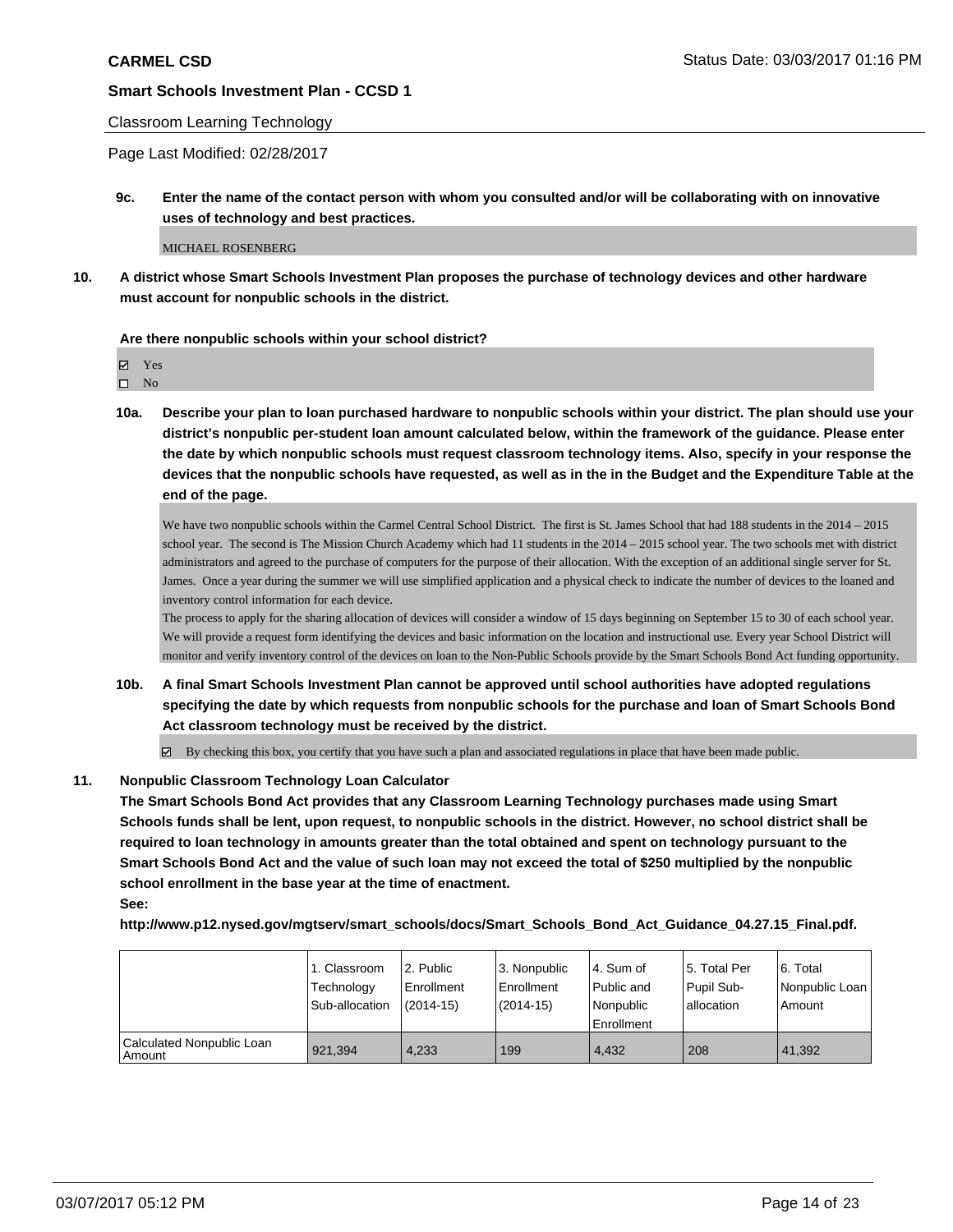### Classroom Learning Technology

Page Last Modified: 02/28/2017

**12. To ensure the sustainability of technology purchases made with Smart Schools funds, districts must demonstrate a long-term plan to maintain and replace technology purchases supported by Smart Schools Bond Act funds. This sustainability plan shall demonstrate a district's capacity to support recurring costs of use that are ineligible for Smart Schools Bond Act funding such as device maintenance, technical support, Internet and wireless fees, maintenance of hotspots, staff professional development, building maintenance and the replacement of incidental items. Further, such a sustainability plan shall include a long-term plan for the replacement of purchased devices and equipment at the end of their useful life with other funding sources.**

 $\boxtimes$  By checking this box, you certify that the district has a sustainability plan as described above.

**13. Districts must ensure that devices purchased with Smart Schools Bond funds will be distributed, prepared for use, maintained and supported appropriately. Districts must maintain detailed device inventories in accordance with generally accepted accounting principles.**

By checking this box, you certify that the district has a distribution and inventory management plan and system in place.

**14. If you are submitting an allocation for Classroom Learning Technology complete this table. Note that the calculated Total at the bottom of the table must equal the Total allocation for this category that you entered in the SSIP Overview overall budget.**

|                          | Sub-Allocation |
|--------------------------|----------------|
| Interactive Whiteboards  | 21,360         |
| Computer Servers         | 58,490         |
| <b>Desktop Computers</b> | 371,220        |
| <b>Laptop Computers</b>  | 385,800        |
| <b>Tablet Computers</b>  | l 0            |
| <b>Other Costs</b>       | 84,524         |
| Totals:                  | 921,394        |

**15. Please detail the type, quantity, per unit cost and total cost of the eligible items under each sub-category. This is especially important for any expenditures listed under the "Other" category. All expenditures must be capital-bond eligible to be reimbursed through the SSBA. If you have any questions, please contact us directly through smartschools@nysed.gov.**

**Please specify in the "Item to be Purchased" field which specific expenditures and items are planned to meet the district's nonpublic loan requirement, if applicable.**

**NOTE: Wireless Access Points that will be loaned/purchased for nonpublic schools should ONLY be included in this category, not under School Connectivity, where public school districts would list them.**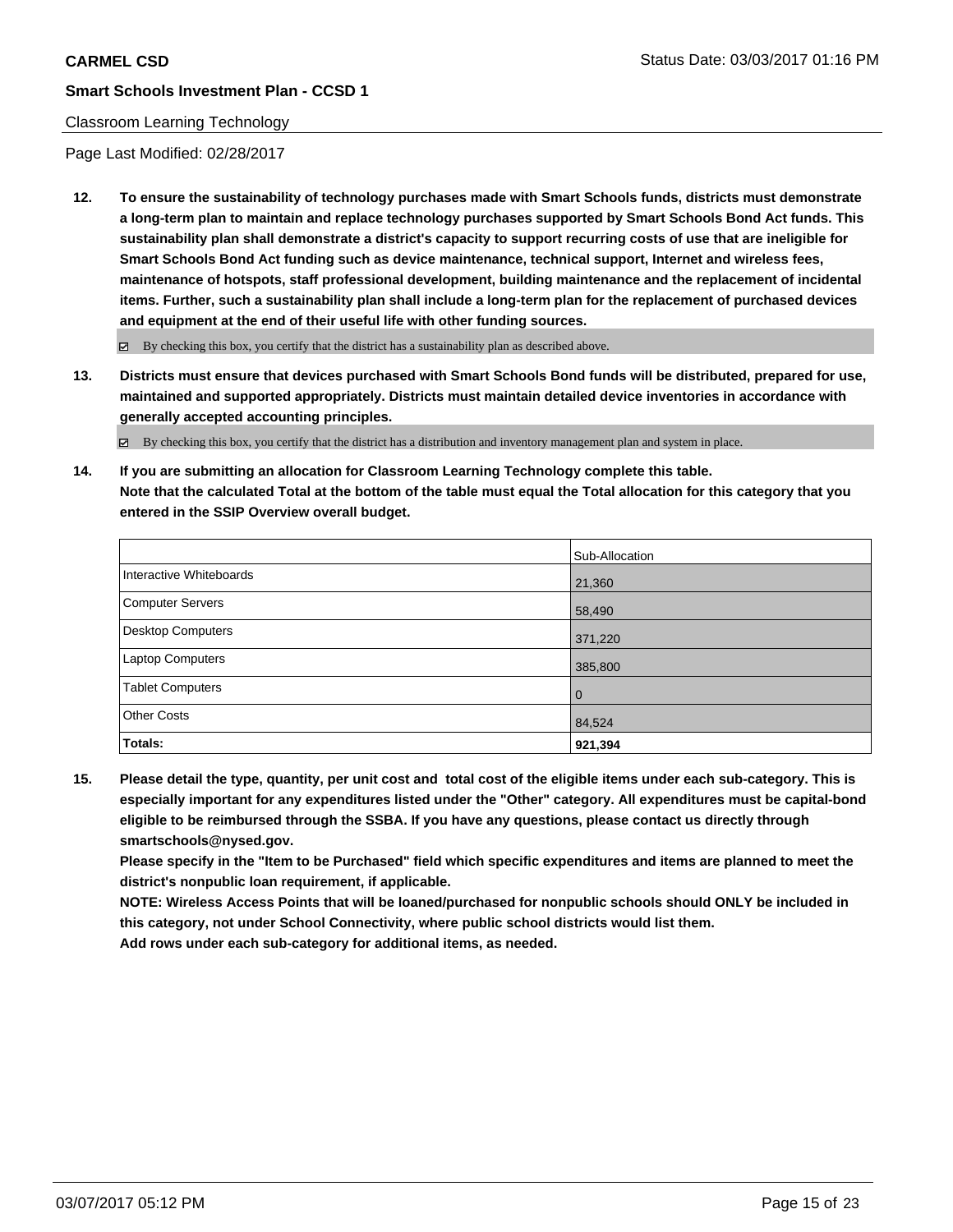# Classroom Learning Technology

Page Last Modified: 02/28/2017

| Select the allowable expenditure<br>type.<br>Repeat to add another item under<br>each type. | Item to be Purchased                    | Quantity       | Cost per Item | <b>Total Cost</b> |
|---------------------------------------------------------------------------------------------|-----------------------------------------|----------------|---------------|-------------------|
| Interactive Whiteboards                                                                     | Smart Board M-600 Series 77             | 20             | 1,068         | 21,360            |
| <b>Computer Servers</b>                                                                     | Dell PowerEdge R730                     | 5              | 8,745         | 43,725            |
| <b>Computer Servers</b>                                                                     | Dell PowerEdge R730 Nonpublic           | 1              | 14,765        | 14,765            |
| <b>Desktop Computers</b>                                                                    | Dell OptiPlex 7020                      | 499            | 690           | 344,310           |
| <b>Laptop Computers</b>                                                                     | Dell Latitude E750                      | 150            | 992           | 148,800           |
| <b>Laptop Computers</b>                                                                     | <b>ThinkPad</b>                         | 395            | 600           | 237,000           |
| <b>Other Costs</b>                                                                          | <b>Bedford Charging Carts 30unit</b>    | 12             | 1,931         | 23,172            |
| <b>Other Costs</b>                                                                          | <b>Epson Projectors</b>                 | 20             | 995           | 19,900            |
| <b>Other Costs</b>                                                                          | Dell Projectors 1510X                   | 30             | 576           | 17,280            |
| <b>Other Costs</b>                                                                          | UPS Tripp lite 3000VA                   | 2              | 999           | 1,998             |
| <b>Other Costs</b>                                                                          | <b>Dell Precision Workstation T3620</b> | $\overline{4}$ | 1,407         | 5,628             |
| <b>Other Costs</b>                                                                          | <b>Epilog Zing Laser Engraver</b>       | 1              | 9,019         | 9,019             |
| <b>Other Costs</b>                                                                          | <b>BOFA AD Fume extractor</b>           | 1              | 3,382         | 3,382             |
| <b>Other Costs</b>                                                                          | Roland 36 Pro Vinyl Cutter              | 1              | 4,145         | 4,145             |
| <b>Desktop Computers</b>                                                                    | Dell OptiPlex 7020 nonpublic            | 39             | 690           | 26,910            |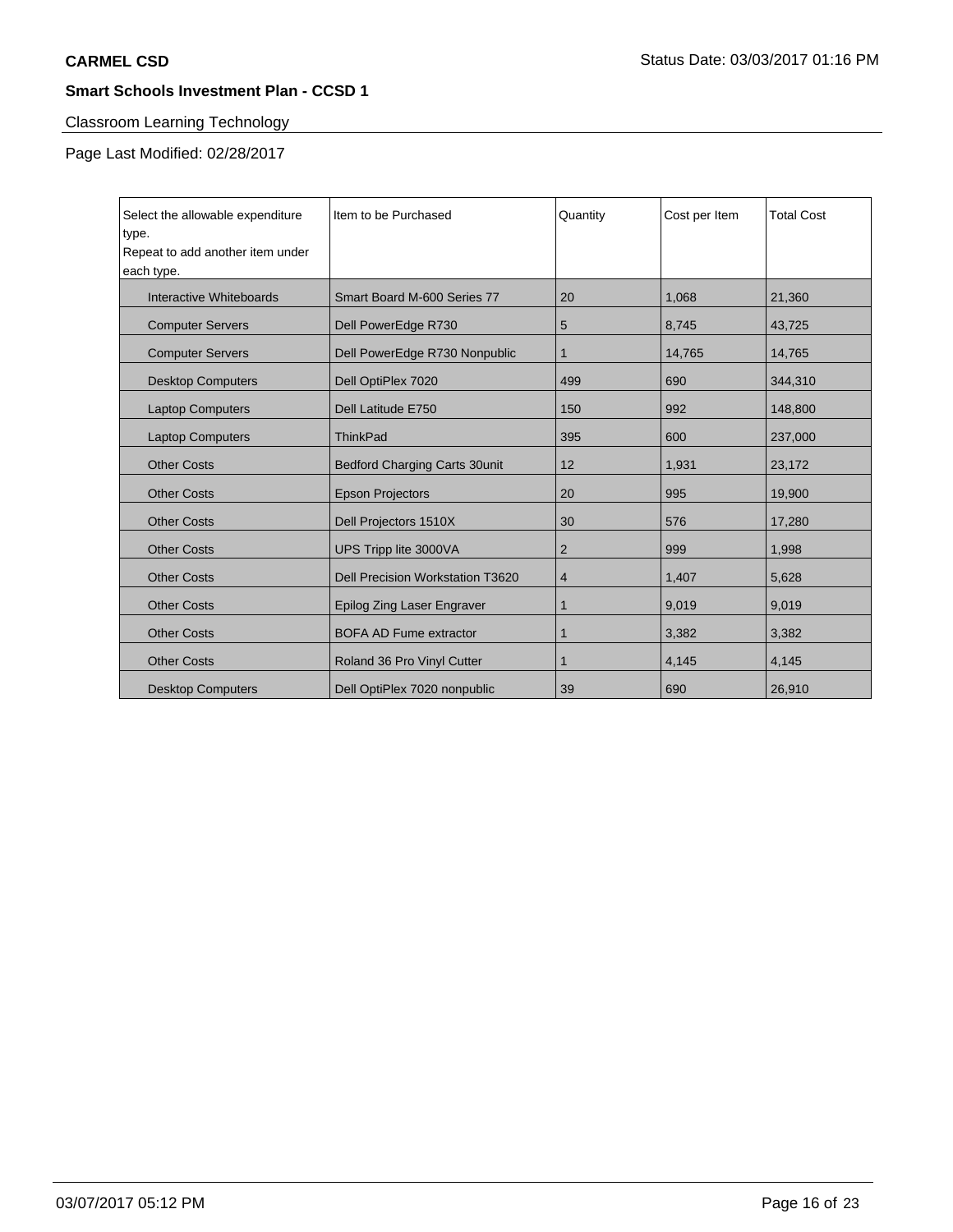### Pre-Kindergarten Classrooms

Page Last Modified: 02/21/2017

### **Group 1**

**1. Provide information regarding how and where the district is currently serving pre-kindergarten students and justify the need for additional space with enrollment projections over 3 years.**

(No Response)

- **2. Describe the district's plan to construct, enhance or modernize education facilities to accommodate prekindergarten programs. Such plans must include:**
	- **Specific descriptions of what the district intends to do to each space;**
	- **An affirmation that pre-kindergarten classrooms will contain a minimum of 900 square feet per classroom;**
	- **The number of classrooms involved;**
	- **The approximate construction costs per classroom; and**
	- **Confirmation that the space is district-owned or has a long-term lease that exceeds the probable useful life of the improvements.**

(No Response)

**3. Smart Schools Bond Act funds may only be used for capital construction costs. Describe the type and amount of additional funds that will be required to support ineligible ongoing costs (e.g. instruction, supplies) associated with any additional pre-kindergarten classrooms that the district plans to add.**

(No Response)

**4. All plans and specifications for the erection, repair, enlargement or remodeling of school buildings in any public school district in the State must be reviewed and approved by the Commissioner. Districts that plan capital projects using their Smart Schools Bond Act funds will undergo a Preliminary Review Process by the Office of Facilities Planning.**

**Please indicate on a separate row each project number given to you by the Office of Facilities Planning.**

| Project Number |  |
|----------------|--|
| (No Response)  |  |

**5. If you have made an allocation for Pre-Kindergarten Classrooms, complete this table. Note that the calculated Total at the bottom of the table must equal the Total allocation for this category that you entered in the SSIP Overview overall budget.**

| Totals:                                  | 0              |
|------------------------------------------|----------------|
| Other Costs                              | (No Response)  |
| Enhance/Modernize Educational Facilities | (No Response)  |
| Construct Pre-K Classrooms               | (No Response)  |
|                                          | Sub-Allocation |

**6. Please detail the type, quantity, per unit cost and total cost of the eligible items under each sub-category. This is especially important for any expenditures listed under the "Other" category. All expenditures must be capital-bond eligible to be reimbursed through the SSBA. If you have any questions, please contact us directly through smartschools@nysed.gov.**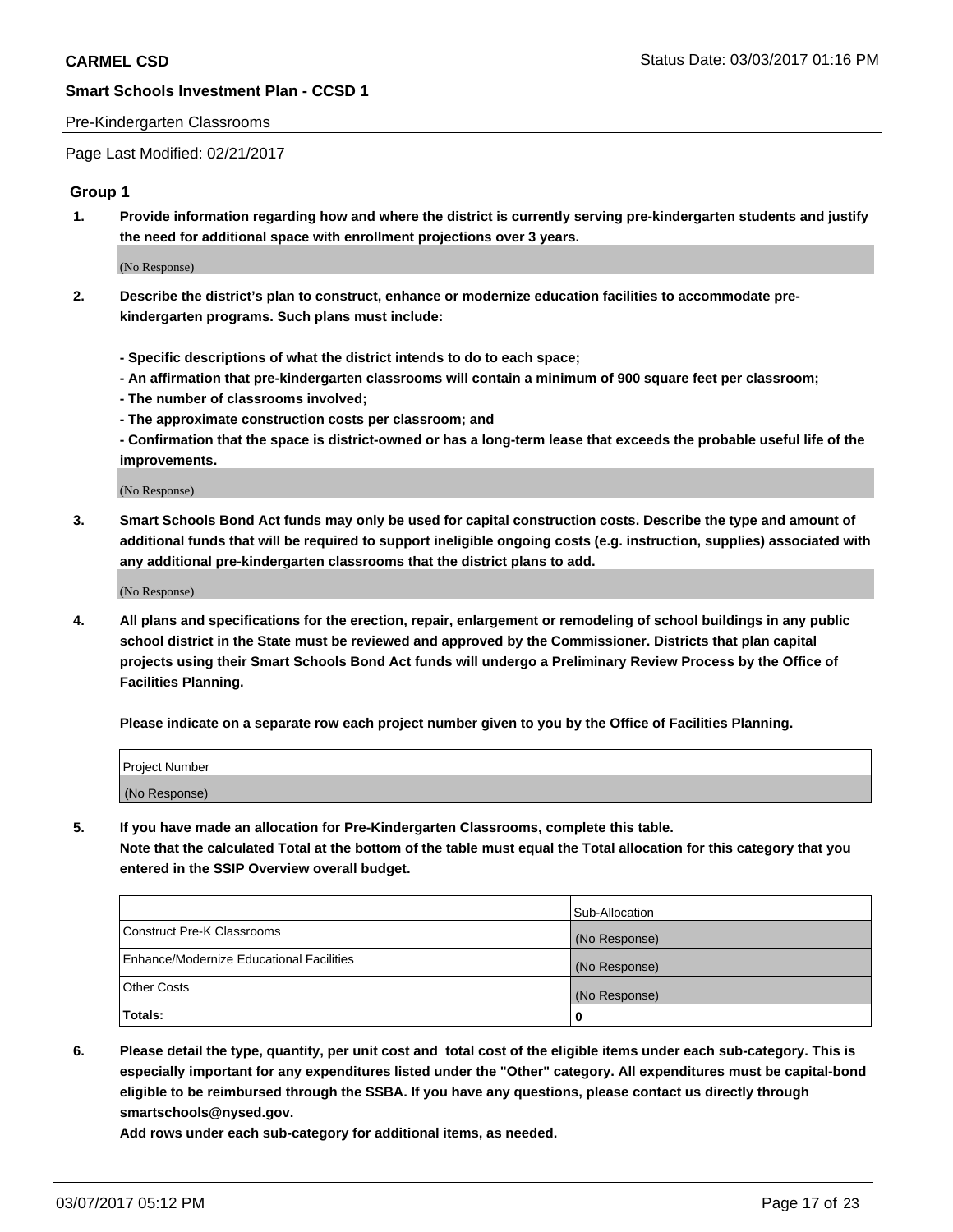# Pre-Kindergarten Classrooms

Page Last Modified: 02/21/2017

| Select the allowable expenditure | Item to be purchased | Quantity      | Cost per Item | <b>Total Cost</b> |
|----------------------------------|----------------------|---------------|---------------|-------------------|
| type.                            |                      |               |               |                   |
| Repeat to add another item under |                      |               |               |                   |
| each type.                       |                      |               |               |                   |
| (No Response)                    | (No Response)        | (No Response) | (No Response) | (No Response)     |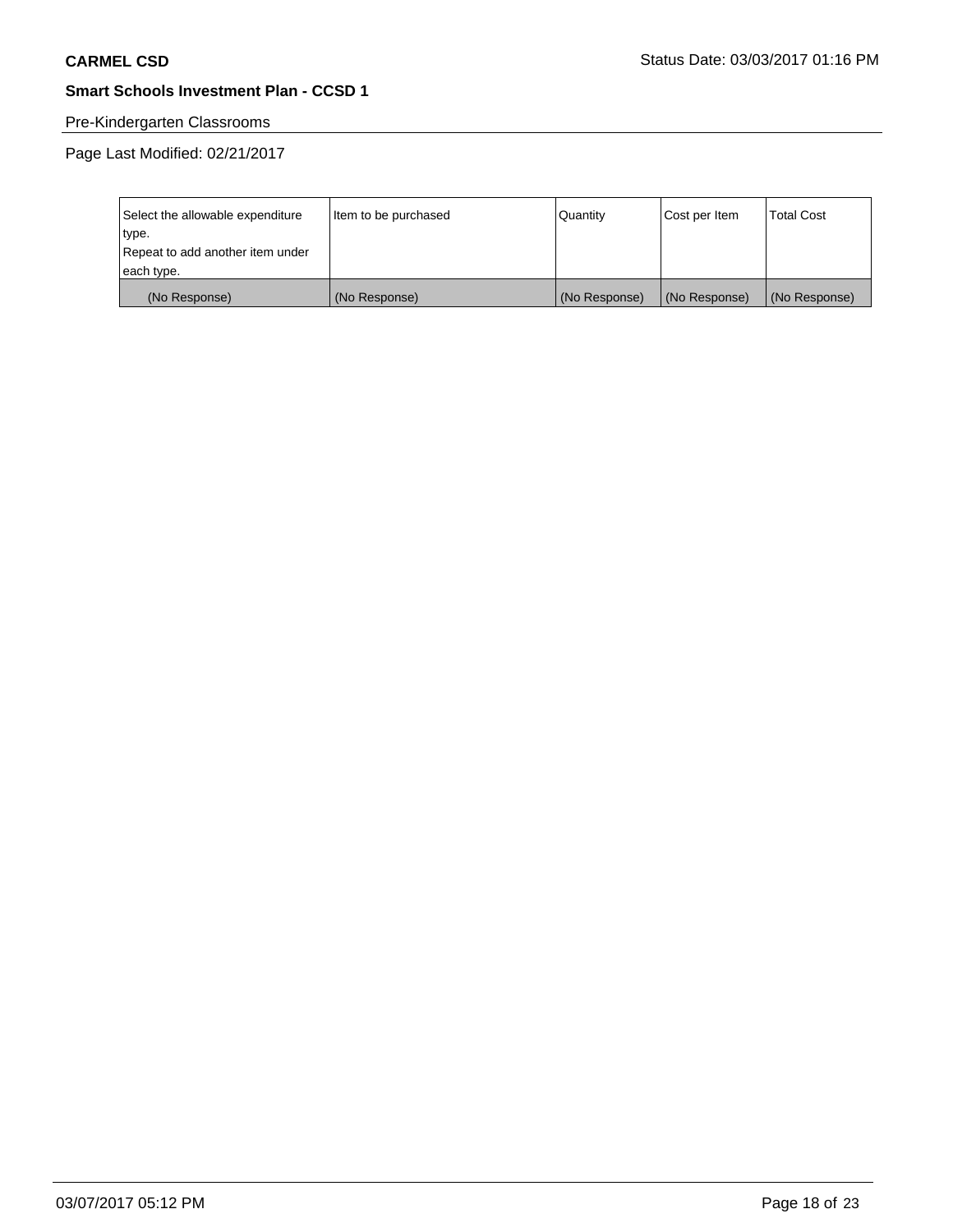### Replace Transportable Classrooms

Page Last Modified: 02/21/2017

### **Group 1**

**1. Describe the district's plan to construct, enhance or modernize education facilities to provide high-quality instructional space by replacing transportable classrooms.**

(No Response)

**2. All plans and specifications for the erection, repair, enlargement or remodeling of school buildings in any public school district in the State must be reviewed and approved by the Commissioner. Districts that plan capital projects using their Smart Schools Bond Act funds will undergo a Preliminary Review Process by the Office of Facilities Planning.**

**Please indicate on a separate row each project number given to you by the Office of Facilities Planning.**

| Project Number |  |
|----------------|--|
| (No Response)  |  |

**3. For large projects that seek to blend Smart Schools Bond Act dollars with other funds, please note that Smart Schools Bond Act funds can be allocated on a pro rata basis depending on the number of new classrooms built that directly replace transportable classroom units.**

**If a district seeks to blend Smart Schools Bond Act dollars with other funds describe below what other funds are being used and what portion of the money will be Smart Schools Bond Act funds.**

(No Response)

**4. If you have made an allocation for Replace Transportable Classrooms, complete this table. Note that the calculated Total at the bottom of the table must equal the Total allocation for this category that you entered in the SSIP Overview overall budget.**

|                                                | Sub-Allocation |
|------------------------------------------------|----------------|
| Construct New Instructional Space              | (No Response)  |
| Enhance/Modernize Existing Instructional Space | (No Response)  |
| Other Costs                                    | (No Response)  |
| Totals:                                        | $\Omega$       |

**5. Please detail the type, quantity, per unit cost and total cost of the eligible items under each sub-category. This is especially important for any expenditures listed under the "Other" category. All expenditures must be capital-bond eligible to be reimbursed through the SSBA. If you have any questions, please contact us directly through smartschools@nysed.gov.**

| Select the allowable expenditure | Item to be purchased | Quantity      | Cost per Item | <b>Total Cost</b> |
|----------------------------------|----------------------|---------------|---------------|-------------------|
| type.                            |                      |               |               |                   |
| Repeat to add another item under |                      |               |               |                   |
| each type.                       |                      |               |               |                   |
| (No Response)                    | (No Response)        | (No Response) | (No Response) | (No Response)     |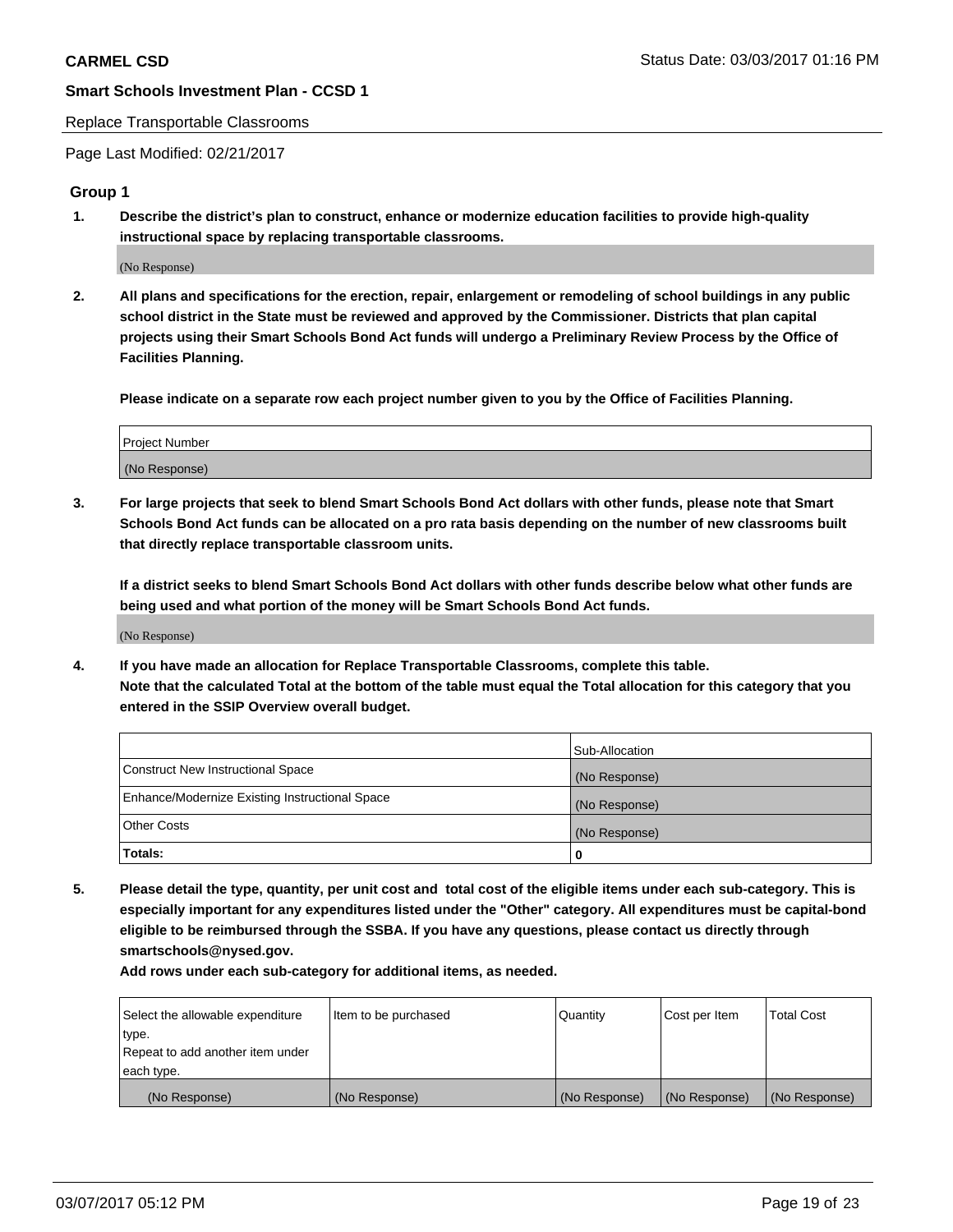### High-Tech Security Features

Page Last Modified: 02/21/2017

### **Group 1**

**1. Describe how you intend to use Smart Schools Bond Act funds to install high-tech security features in school buildings and on school campuses.**

Replace existing cameras with updated models.

**2. All plans and specifications for the erection, repair, enlargement or remodeling of school buildings in any public school district in the State must be reviewed and approved by the Commissioner. Districts that plan capital projects using their Smart Schools Bond Act funds will undergo a Preliminary Review Process by the Office of Facilities Planning.** 

**Please indicate on a separate row each project number given to you by the Office of Facilities Planning.**

| <b>Project Number</b> |  |
|-----------------------|--|
| 48-01-02-06-7-999-BA1 |  |

**3. Was your project deemed eligible for streamlined Review?**

Yes  $\square$  No

**3a. Districts with streamlined projects must certify that they have reviewed all installations with their licensed architect or engineer of record, and provide that person's name and license number. The licensed professional must review the products and proposed method of installation prior to implementation and review the work during and after completion in order to affirm that the work was code-compliant, if requested.**

By checking this box, you certify that the district has reviewed all installations with a licensed architect or engineer of record.

**4. Include the name and license number of the architect or engineer of record.**

| Name                  | License Number |
|-----------------------|----------------|
| David J. Sammel, R.A. | 23158          |

**5. If you have made an allocation for High-Tech Security Features, complete this table.**

**Note that the calculated Total at the bottom of the table must equal the Total allocation for this category that you entered in the SSIP Overview overall budget.**

|                                                      | Sub-Allocation |
|------------------------------------------------------|----------------|
| Capital-Intensive Security Project (Standard Review) | 0              |
| Electronic Security System                           | 384,795        |
| <b>Entry Control System</b>                          | $\Omega$       |
| Approved Door Hardening Project                      | $\Omega$       |
| <b>Other Costs</b>                                   |                |
| Totals:                                              | 384,795        |

**6. Please detail the type, quantity, per unit cost and total cost of the eligible items under each sub-category. This is especially important for any expenditures listed under the "Other" category. All expenditures must be capital-bond eligible to be reimbursed through the SSBA. If you have any questions, please contact us directly through smartschools@nysed.gov.**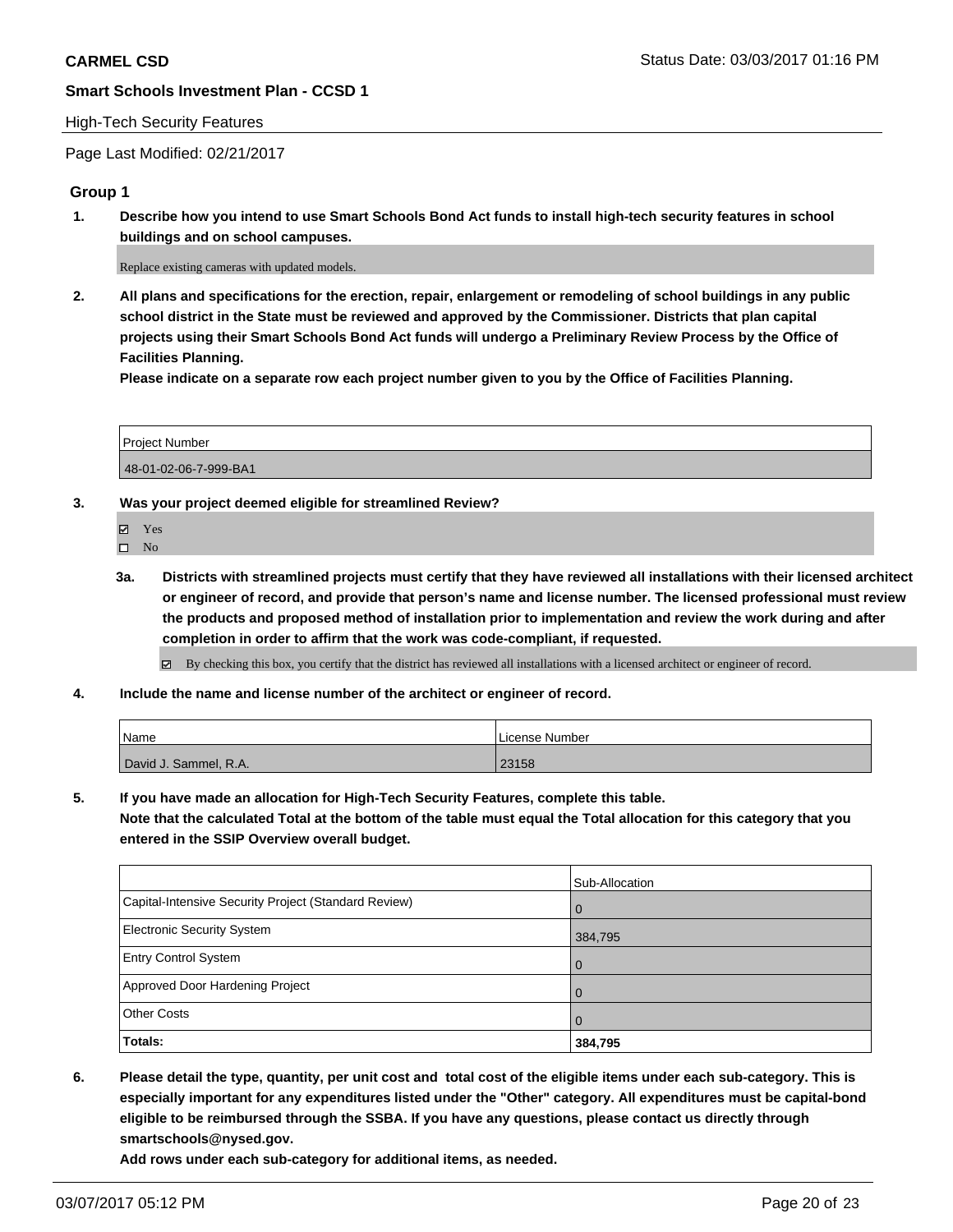# High-Tech Security Features

Page Last Modified: 02/21/2017

| Select the allowable expenditure<br>type.<br>Repeat to add another item under<br>each type. | Item to be purchased                                      | Quantity | Cost per Item | <b>Total Cost</b> |
|---------------------------------------------------------------------------------------------|-----------------------------------------------------------|----------|---------------|-------------------|
| <b>Electronic Security System</b>                                                           | CAMERAS (in alignment with<br>Provisions by NYS SAFE ACT) | 153      | 2,515         | 384.795           |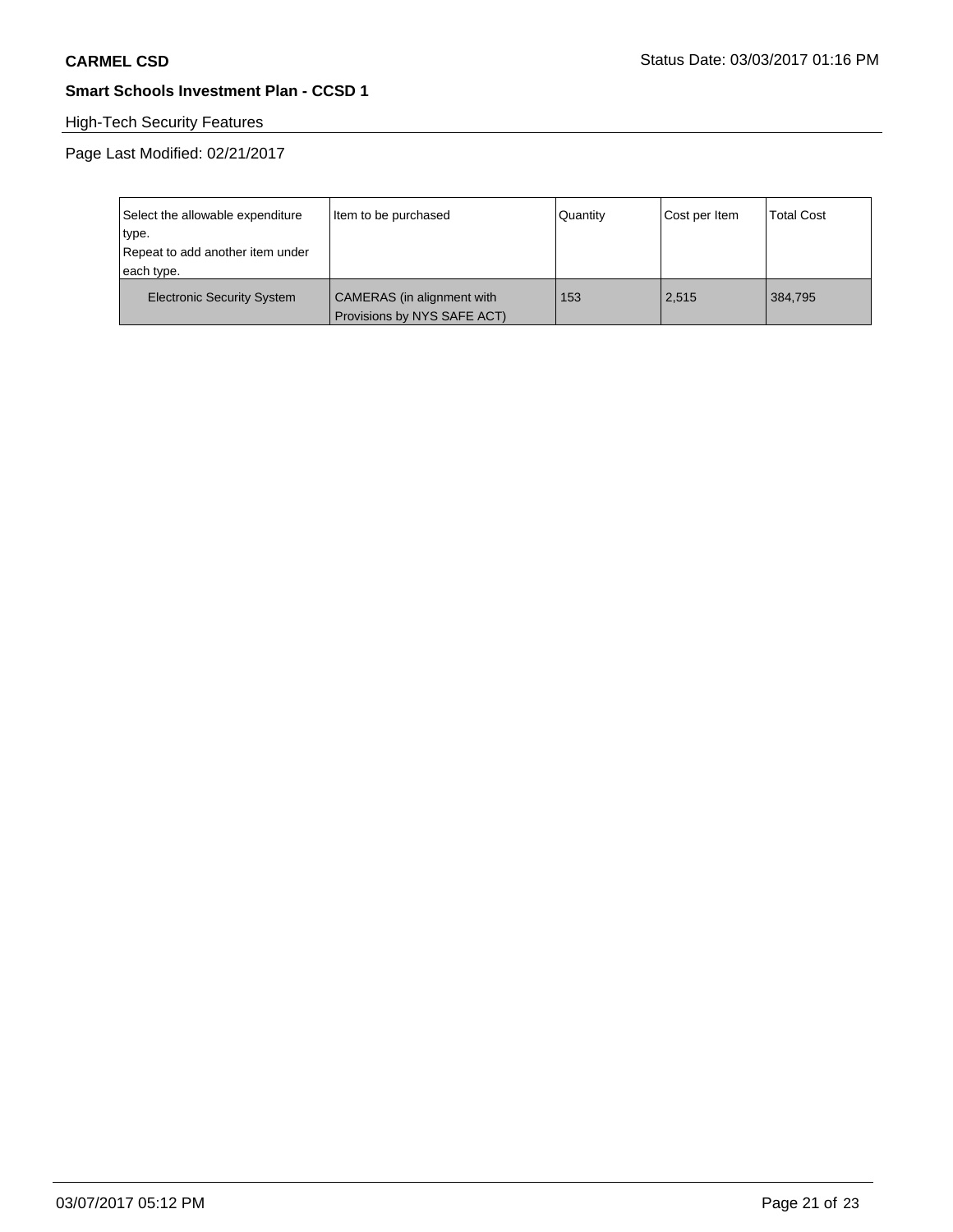Report